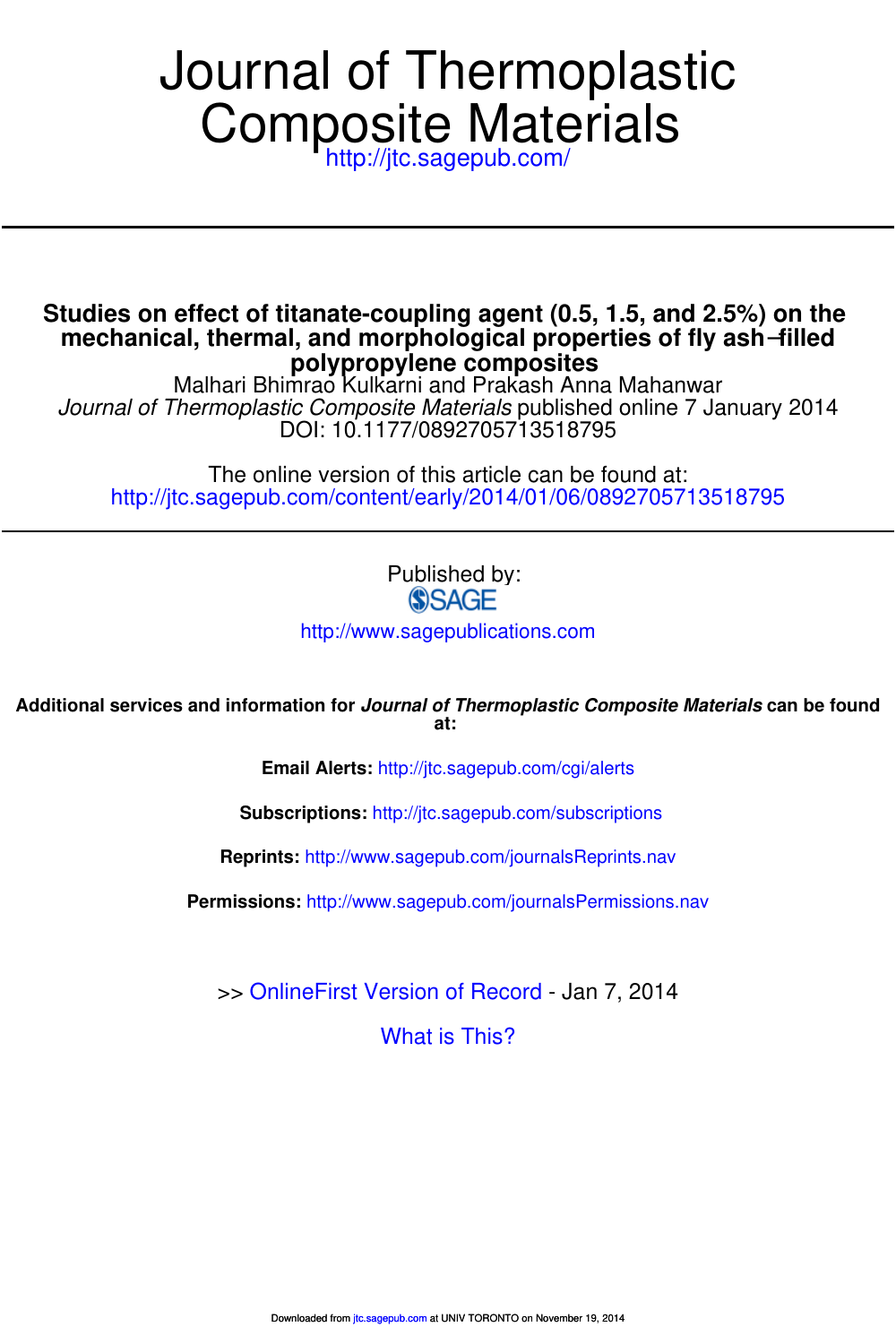#### Article



Journal of Thermoplastic Composite Materials 1–22 © The Author(s) 2014 Reprints and permissions: sagepub.co.uk/journalsPermissions.nav DOI: 10.1177/0892705713518795 jtc.sagepub.com



# Studies on effect of titanate-coupling agent (0.5, 1.5, and 2.5%) on the mechanical, thermal, and morphological properties of fly ash–filled polypropylene composites

# Malhari Bhimrao Kulkarni<sup>l</sup> and Prakash Anna Mahanwar<sup>2</sup>

# Abstract

The present article studies the effect of treatment of 0.5, 1.5, and 2.5% titanate-coupling agent (LICA 38) on various properties of fly ash–filled polypropylene (PP) composites. The fly ash content varied from 0 to 30 wt%. The mechanical and thermal properties of the composite material were evaluated, and microstructure investigated through scanning electron microscopy. Experimental results were compared with various existing models. Experimental data for tensile yield strength showed good fit to the existing models. Adhesion parameter or interfacial interaction was also evaluated though Pukanszky model. The values of yield stress and breaking strength of treated fly ash– based composites showed higher values compared to that of untreated fly ash–filled PP composites at corresponding filler content. The overall mechanical properties of fly ash–filled composites are essentially decided by wettability of the filler. It is also found that Vicat softening point improved with the addition of fly ash filler. Morphological studies of the tensile fracture surfaces of the composites revealed that the presence of titanate-coupling agent increased the interfacial interaction between fly ash and PP. It also improved the dispersion of fly ash in PP matrix. Thus, the treatment resulted in improvement in mechanical and thermal properties of the composites as compared to

 $^2$  Department Polymer Engineering and Technology, Institute of Chemical Technology, Matunga, Mumbai, India

#### Corresponding author:

Prakash Anna Mahanwar, Department Polymer Engineering and Technology, Institute of Chemical Technology, N. M. Parekh Marg, Matunga, Mumbai 4000019, India. Email: pmahanwar@yahoo.com

<sup>&</sup>lt;sup>1</sup> Department Polymer Engineering, Maharashtra Institute of Technology, Kothrud, Pune, India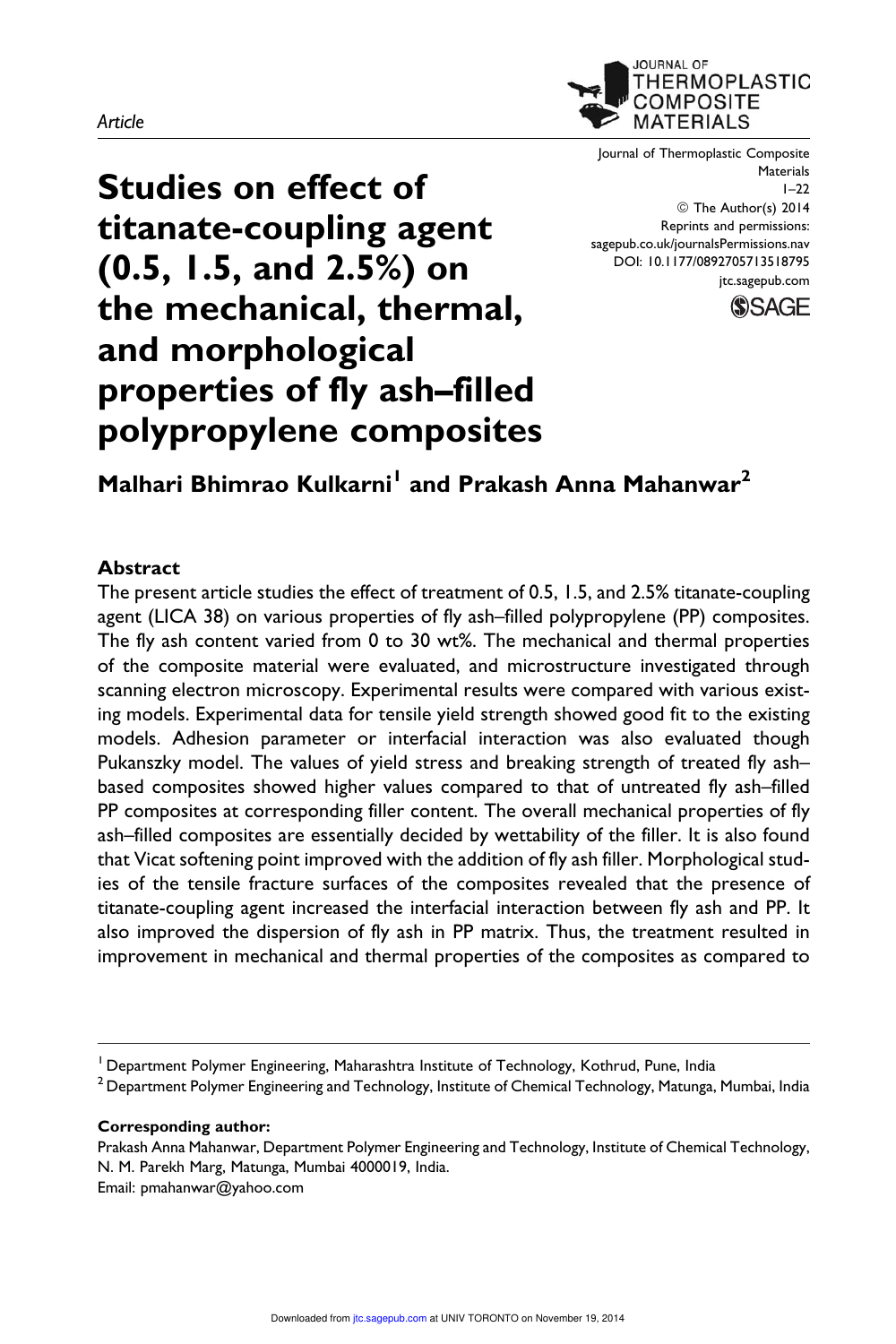untreated fly ash–filled composites. The overall results showed that fly ash dispersion and interfacial adhesion are greatly affected by the amount of the coupling agent.

#### Keywords

Polypropylene (PP), fly ash, coupling agent, adhesion parameter, mechanical, thermal and morphological properties

# Introduction

Polypropylene (PP) exhibits an attractive combination of low-cost, low-weight, heat distortion temperature above 100°C, and extraordinary versatility in terms of properties, applications, and recycling. The consumption growth rates have been high, with the material becoming widely used in various industrial areas for fibers, films, and injection molding articles. In order to improve the mechanical performance of PP for engineering plastics application, the prime objective is to increase its dimensional stability, heat deflection temperature, stiffness, strength, and impact resistance without sacrificing its easy processability. Further modification of PP by adding fillers, reinforcements, or blends of special monomers or elastomers can render it more flexible with a variety of other properties, and its competitiveness in engineering resin applications has greatly improved.<sup>1–3</sup>

Nowadays, polymeric composites have received widespread attention because of their high specific strength and modulus. Property enhancement is usually achieved by fiber reinforcement, but some studies showed that mechanical properties can improve with the addition of particulate fillers. Particulate fillers have played a vital role in the development of commercially viable polymers. Not only do they provide a significant cost reduction, but certain fillers may improve various properties of the materials such as mechanical strength, modulus and heat deflection temperature, material processing, and optical properties. In general, the mechanical properties of particulate filled polymer composites depend strongly on size, shape, and distribution of filler particles in the matrix polymer and good adhesion of the filler–polymer interface. Numerous inorganic fillers like fly ash, mica, talc, calcium carbonate, hollow glass bead, and so on have been incorporated in polymer matrix. $4-14$  Since the addition of filler into a polymer matrix interferes with the macromolecular structure of the polymer, mechanical properties are often sacrificed. Most often surface modification of the filler is used to improve this interface. When inorganic fillers are used, poor interaction and/or interfacial adhesion between polymer and filler is generally observed. To improve interfacial adhesion, and therefore obtain better composite properties, different additives are frequently added to fillers or the matrix. Coupling agents that work as molecular bridges at the interface between two dissimilar substrates, such as inorganic fillers and an organic matrix, are considered in this study. These coupling agents have reactive groups that are compatible with the chemical nature of the polymer and the filler.<sup>15</sup> The surface modification of fillers using coupling agents has been found to be beneficial toward improving mechanical strength and chemical resistance of polymer composites through improvement in adhesion across the interface.<sup>16</sup> Fly ash, an absolutely low-cost inorganic waste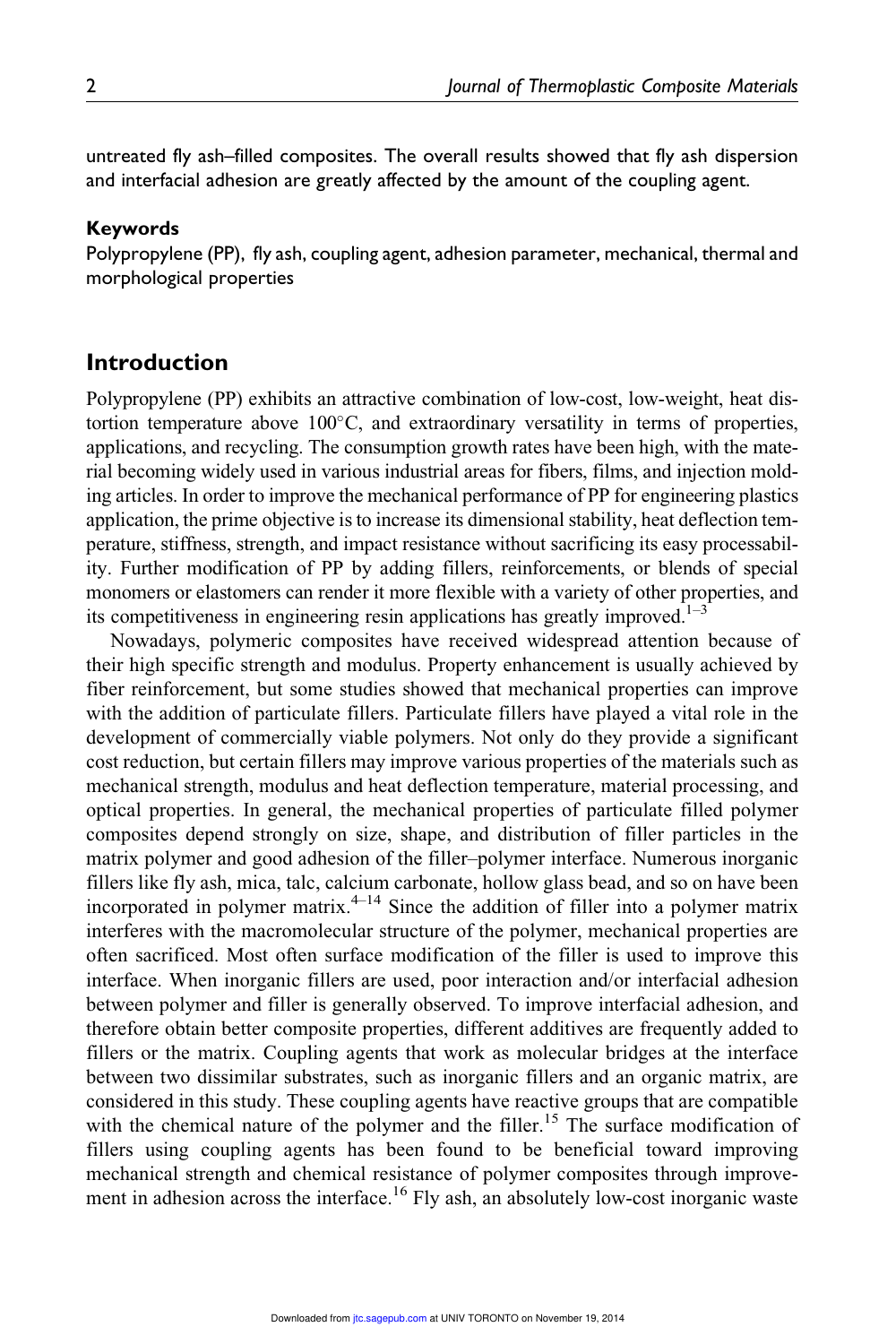product of thermal power stations, is posing a menace and hence requires to be utilized for curbing environmental pollution. Attempts have been made to utilize fly ash meaningfully for various purposes, namely, in chemical field, agricultural field, cement, and construction industries, but very few attempts have been made to use it is as a filler in elastomers and plastics, which could be the largest fill for its large-scale utilization. As such, fly ash doesn't contribute to reinforcement in its untreated form. In addition to the problem of adhesion, many studies using fly ash have shown that the presence of filler does increase the stiffness of the polymer composite but, like most filler, reduces impact resistance. $17,18$  It was reasoned that promotion in adhesion between its surfaces with matrix material could bring about reinforcement. Typically, titanate-treated inorganic fillers are hydrophobic, organophilic, and organofunctional, and when incorporated into polymer systems, these fillers often promote adhesion, catalyze, improve dispersion and impact strength, prevent embrittlement, improve mechanical properties, and so on.<sup>19</sup> Recently, fly ash has been used as a filler in polymer to produce particulate-reinforced polymer composites, saving the other commonly used mineral fillers used in polymers, thereby helping the environment. Many experimental studies using fly ash have shown that the presence of filler does increase the stiffness of the polymer composite but, like most fillers, reduces impact resistance. To improve these properties, other components should be added to the composite formulation.<sup>7,17-32</sup>

The current study aims at investigating the effect of untreated and treated fly ash with 0.5, 1.5, and 2.5% of titanate-coupling agent on the mechanical, thermal, and morphological properties of the PP fly ash–filled composites. The mechanical findings are also corroborated with different theoretical models to confirm the experimental observations and calculation of the adhesion parameter between fly ash and polymer matrix. The success of the surface modification in enhancing the properties of PP can lead to the production of cheap composites using waste fly ash. This will eventually lead to a positive impact on the environment by utilizing waste fly ash.

# **Experimental**

#### **Materials**

Homopolymer PP (REPOL H110MA grade, melt flow index (MFI) 11 g/10 min at 230°C was supplied by Reliance Polymers (Mumbai, India)) was used as the polymer matrix. Fly ash (Envirotech Engineers, Pune, India), with a specific gravity 2.10  $g/cm<sup>3</sup>$ , average particle size of 300 mesh, and concentration varied from 0 to 30 wt%, was used as a filler. Titanate-coupling agent ((Ken-React LICA 38); neopentyl(diallyl)oxy, tri(dioctyl)pyrophosphato titanate) was imported from Ken Rich Petrochemicals, Inc., Bayonne, New Jersey, USA.

# Surface treatment of fly ash

The weight of the fly ash  $(0.5, 1.5, \text{ and } 2.5\%)$  of the coupling agent was mixed in toluene and dissolved completely. This coupling agent solution was then added to the fly ash and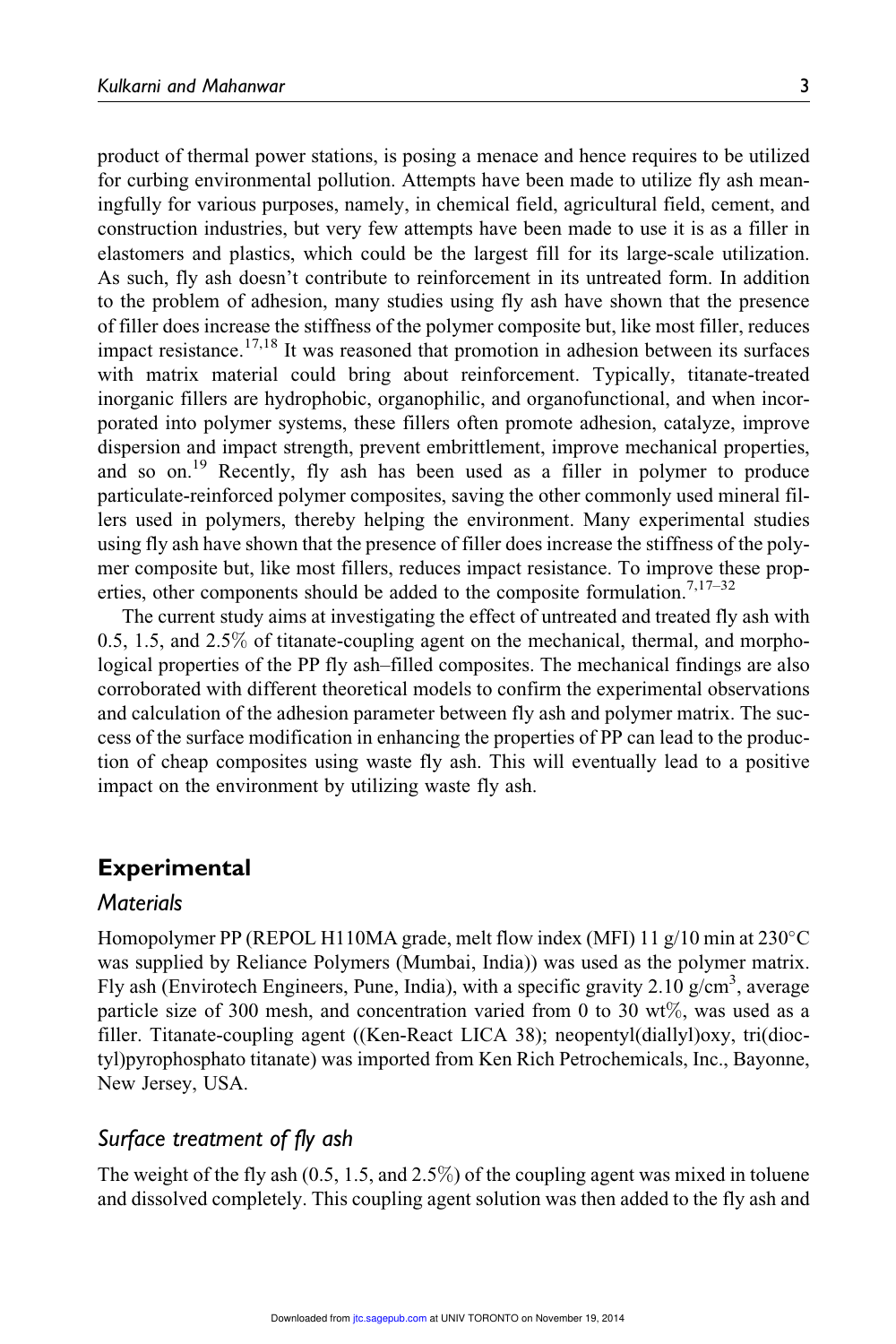mixed thoroughly for 30 min to ensure uniform distribution. The treated fly ash was then dried at  $80-85^{\circ}$ C for 2-3 h.

# Preparation of the polymer composites

The compounding of PP with various concentrations of 0, 10, 20, 25, and 30 wt% of the untreated and treated fly ash filler were carried out on extruder. In this process, the temperature profiles in the barrel were  $170^{\circ}$ C (Zone 1),  $190^{\circ}$ C (Zone 2),  $200^{\circ}$ C (Zone 3),  $210^{\circ}$ C (Zone 4), and  $220^{\circ}$ C (die temperature) and the screw rotation rate of 60 rev/ min was used and then extruded strands were then pelletized. The pellets were dried at  $87 \pm 5$ °C for 2–3 h in an air-circulating oven. The resulting pellets were injection molded to produce the tensile and Izod Impact test specimens of PP-/fly ash–filled composites. All the samples were conditioned for 24 h prior to testing. The resulting samples were used for the study of mechanical and thermal properties. Titanatecoupling agent ((Ken-React LICA 38); neopentyl(diallyl)oxy, tri(dioctyl)pyrophosphato titanate) was used to enhance dispersion and compatibility between polymer and fly ash at 0.5, 1.5, and 2.5%.

# Testing

Tensile properties were measured using dumbbell-shaped specimens on a tensile testing machine, Model No STS-248 (Praj Laboratory, Kothrud, Pune, Maharashtra, India) according to ASTM D638M-91 standard procedure at 100% strain rate. The crosshead speed of 50 mm/min was maintained for testing. Izod impact strength values were evaluated on a Zwick Izod Impact tester (Digital), Model No: S102, Germany (Praj Laboratory) according to ASTM D256 test procedure using notch samples. Thermal properties such as Vicat softening point (VST) of all samples were measured using Davenport Vicat softening point instrument, U.K. (Praj Laboratory) according to ASTM D1525 standard. The specimen was dipped in silicon oil bath heated at the rate of  $120^{\circ}$ C/min. The oil bath was continuously stirred and circulated to maintained uniform temperature. A load of 64 psi was applied on the given sample through a pin  $(1 \text{ mm}^2)$  placed on the specimen. The test recorded the temperature at which the pin penetrated to a depth of 1 mm. Each test was duplicated for other samples.

A JEOL, JSM-6380 scanning electron microscope (SEM; JEOL, Japan) was used to evaluate the microparticle dispersion in the polymer matrix. The cryogenic fracture surface was used to take SEM micrograph.

Differential scanning calorimetry (Q100 DSC, TA instruments Ltd, India) characterization was done to investigate the crystallization and melting behavior of the composite. Scanning rate of 20°C/min was maintained for both heating and cooling cycle; whereas nitrogen gas purge rate maintained at 50 ml/min. Melting temperature was determined from the heating scan and the crystallization temperature  $(T_c)$  from the cooling scan.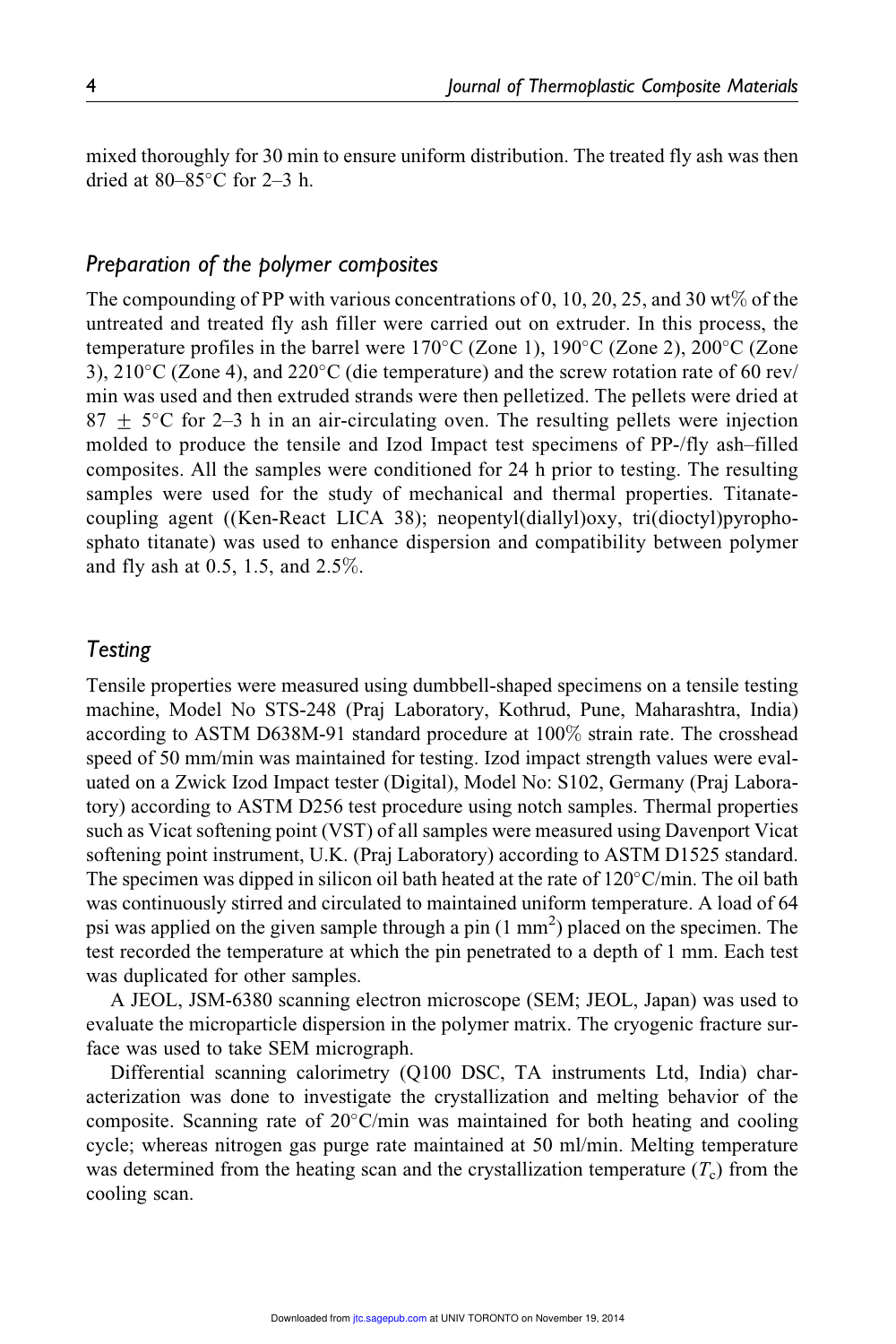|                           |        |        | Tensile strength at yield (MPa) |        | Elongation at yield (%) |        |        |        |  |
|---------------------------|--------|--------|---------------------------------|--------|-------------------------|--------|--------|--------|--|
| Fly ash concentration (%) | a      | b      | c                               | d      | a                       | b      | c      | d      |  |
| 0                         | 36.02  | 36.02  | 36.02                           | 36.02  | 10.34                   | 10.34  | 10.34  | 10.34  |  |
|                           | (0.81) | (0.81) | (0.81)                          | (0.81) | (1.02)                  | (1.02) | (1.02) | (1.02) |  |
| 10                        | 32.38  | 34.13  | 32.88                           | 32.7   | 9.44                    | 9.44   | 10.56  | 10.16  |  |
|                           | (2.31) | (1.01) | (0.11)                          | (0.15) | (2.4)                   | (1.69) | (0.04) | (1.55) |  |
| 20                        | 30.87  | 29.52  | 30.35                           | 29.74  | 8.88                    | 8.96   | 8.8    | 10     |  |
|                           | (0.07) | (1.55) | (0.25)                          | (0.25) | (0.42)                  | (1.41) | (0.57) | (0.71) |  |
| 25                        | 27.89  | 28.3   | 28.83                           | 26.48  | 8.48                    | 8.88   | 8.96   | 8.56   |  |
|                           | (0.09) | (0.18) | (0.02)                          | (0.33) | (0.28)                  | (0.98) | (0.56) | (0.99) |  |
| 30                        | 26.75  | 25.6   | 26.23                           | 26.18  | 8.88                    | 9.28   | 8.32   | 8.8    |  |
|                           | (0.1)  | (0.04) | (0.28)                          | (0.36) | (0.98)                  | (0.28) | (0.57) | (1.13) |  |

Table 1. Tensile properties at yield of polypropylene/fly ash composites (standard deviations in parentheses). Column (a): values with untreated fly ash; (b): values with 0.5% titanate-treated fly ash; (c): values 1.5% titanate-treated fly ash; (d): values with 2.5% titanate-treated fly ash.

Table 2. Tensile properties at break of polypropylene/fly ash composites (standard deviations in parentheses). Column (a): values with untreated fly ash; (b): values with 0.5% titanate-treated fly ash; (c): values 1.5% titanate-treated fly ash; (d): values with 2.5% titanate-treated fly ash.

|                           |        |        | Tensile strength at break (MPa) |        | Elongation at break (%) |        |        |        |
|---------------------------|--------|--------|---------------------------------|--------|-------------------------|--------|--------|--------|
| Fly ash concentration (%) | a      | b      | c                               | d      | a                       | b      | c      | d      |
| 0                         | 32.28  | 32.28  | 32.28                           | 32.28  | 13.76                   | 13.76  | 13.76  | 13.76  |
|                           | (0.56) | (0.56) | (0.56)                          | (0.56) | (1.4)                   | (1.4)  | (1.4)  | (1.4)  |
| 10                        | 28.15  | 30.26  | 30.98                           | 30.4   | 14.88                   | 14.72  | 12.88  | 12.24  |
|                           | (2.87) | (0.94) | (1.17)                          | (0.33) | (0.2)                   | (3.39) | (0.14) | (2.68) |
| 20                        | 27.25  | 26.31  | 26.04                           | 25.85  | 12.72                   | 14.24  | 13.84  | 14.96  |
|                           | (0.11) | (1.98) | (1.84)                          | (0.36) | (0.14)                  | (0.85) | (0.42) | (0.71) |
| 25                        | 24.11  | 23.58  | 25.07                           | 21.87  | 18.72                   | 18.16  | 13.44  | 10.4   |
|                           | (0.18) | (0.97) | (0.65)                          | (0.72) | (2.54)                  | (0.14) | (2.54) | (0.85) |
| 30                        | 23.97  | 22.78  | 24.57                           | 23.31  | 17.36                   | 14.08  | 12.56  | 13.6   |
|                           | (0.51) | (0.47) | (1.58)                          | (0.36) | (1.55)                  | (0.57) | (3.5)  | (0.14) |

# Results and discussion

# Tensile properties

The results of tensile tests are shown in Tables 1–3. In general, tensile strength at yield  $(\sigma_y)$ , elongation at yield  $(\varepsilon_y)$ , tensile strength at break  $(\sigma_b)$ , and elongation at break  $(\varepsilon_b)$ values decreased with increasing the filler content. The addition of untreated fly ash in PP led to reduction in  $\sigma_y$ ,  $\sigma_b$ , and percentage elongation values drastically at higher loading, whereas upto 10  $wt\%$  loading gave comparable performance as that of PP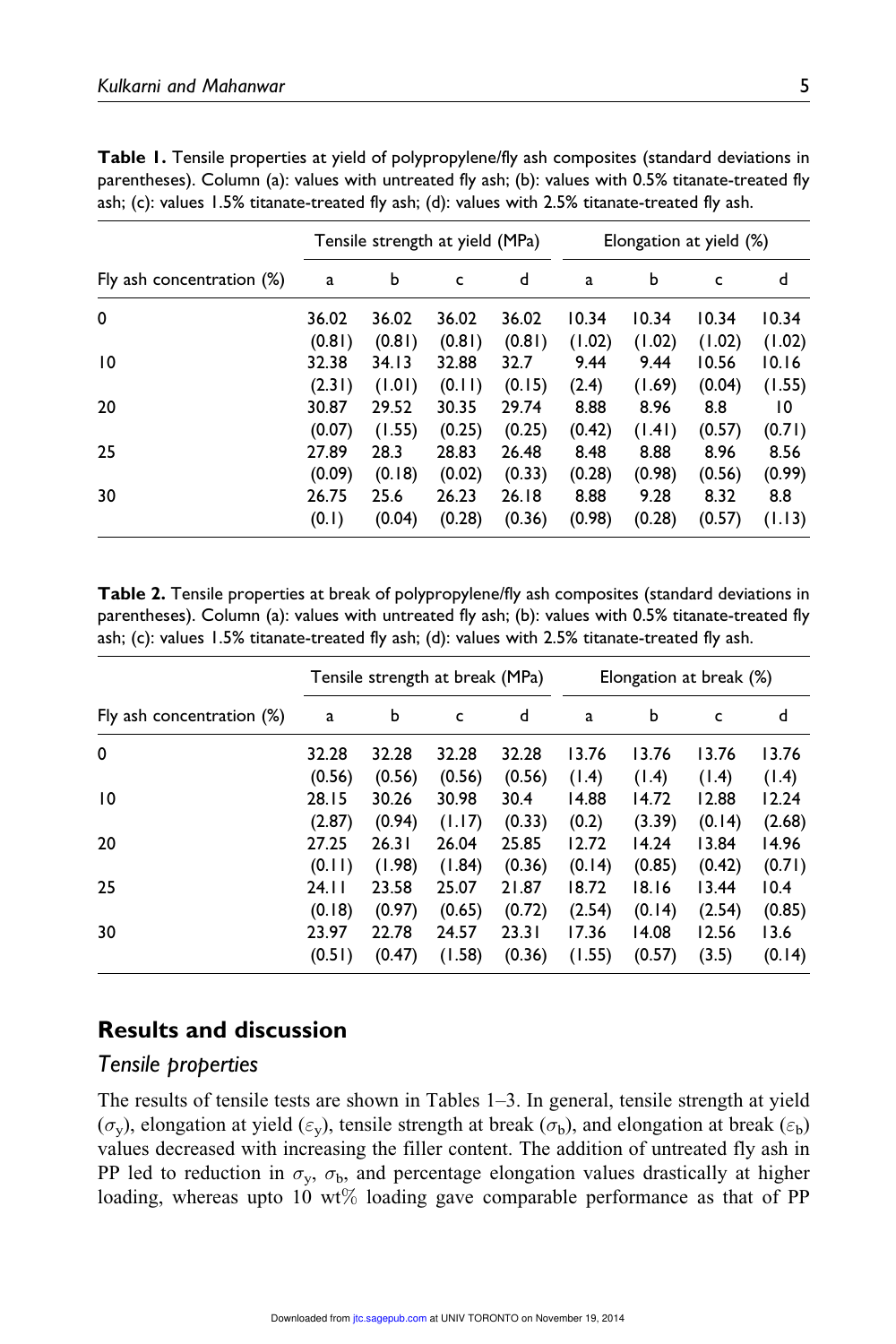|                           | Tensile modulus (MPa) |           |           |           |  |  |  |  |
|---------------------------|-----------------------|-----------|-----------|-----------|--|--|--|--|
| Fly ash concentration (%) | a                     | b         | c         | d         |  |  |  |  |
| 0                         | 725 (47)              | 725 (47)  | 725 (47)  | 725 (47)  |  |  |  |  |
| $\overline{10}$           | 903(21)               | 1033(77)  | 1175(79)  | 1210(81)  |  |  |  |  |
| 20                        | 1090(5)               | 1120(51)  | 1365(23)  | 1478 (42) |  |  |  |  |
| 25                        | 1160(18)              | 1275 (28) | 1485 (27) | 1545(44)  |  |  |  |  |
| 30                        | 1280 (22)             | 1420 (38) | 1532 (26) | 1610(39)  |  |  |  |  |

Table 3. Tensile properties of polypropylene/fly ash composites (standard deviations in parentheses): Column (a): values with untreated fly ash; (b): values with 0.5% titanate-treated fly ash; (c): values 1.5% titanate-treated fly ash; (d): values with 2.5% titanate-treated fly ash.

matrix. The incorporation of fly ash into PP led to more brittle and weaker materials, as both  $\sigma_{\rm b}$  and  $\varepsilon_{\rm b}$  significantly decreased. The loss of strength could be attributed to the lack of interfacial adhesion between PP and fly ash. It has been reported that poor tensile strength and low failure strain were caused by particle debonding from the matrix prior to yielding as a result of poor interfacial adhesion, and this observation was in good agreement with the importance of the surface modification of the filler and extent of adhesion between filler and polymer matrix. Surface treatment of fly ash with titanatebased coupling agent has significant effect on all the above properties. The  $\sigma_y$  and  $\sigma_b$ values of treated fly ash–filled PP composites were higher upto 20 wt% as compared to untreated fly ash–filled compositions. But at more than 20%, the surface modification of the fly ash led to marginal improvement in the  $\sigma_y$  and  $\sigma_b$  values, which supported improvement in the interaction between polymer matrix and filler particle. However, the values of  $\varepsilon_v$  and  $\varepsilon_b$  showed deterioration with treated fly ash at all the loadings, which also supported proper interaction between polymer matrix and filler. The fracture path goes through particle to particle rather that giving a perfect smooth fractured surface and the inclusion of fly ash particles in polymer matrix result in the formation of stress concentrators. The rate of reduction of the  $\sigma_y$  and  $\sigma_b$  was higher in case of untreated fly ashfilled PP composites as compared to the treated fly ash–based PP composites at all the filler loadings. The above-mentioned observations were in good agreement with the importance of surface modification of fillers and extent of adhesion with polymer matrix. Table 3 showed that the tensile modulus values increased, and this effect was more pronounced as the ash content increased, as reported earlier. The increase in stiffness observed in the composites was expected from the incorporation of a stiffer second phase. Furthermore, Table 3 showed that the treated fly ash–based composites gave moderate higher stiffness compared to that of untreated fly ash–filled PP composites at corresponding filler levels, which also supported improvement in the adhesion between polymer matrix and filler particle, which helped to improve the dispersion. The effect of 0.5 and 1.5% showed better performance at lower loadings of fly ash, while 2.5% coupling agent showed better performance at higher loadings of fly ash. The abovementioned results obtained for the modulus determined at low strains where the interface was still intact to be more related to the presence of stiffer second phase and to the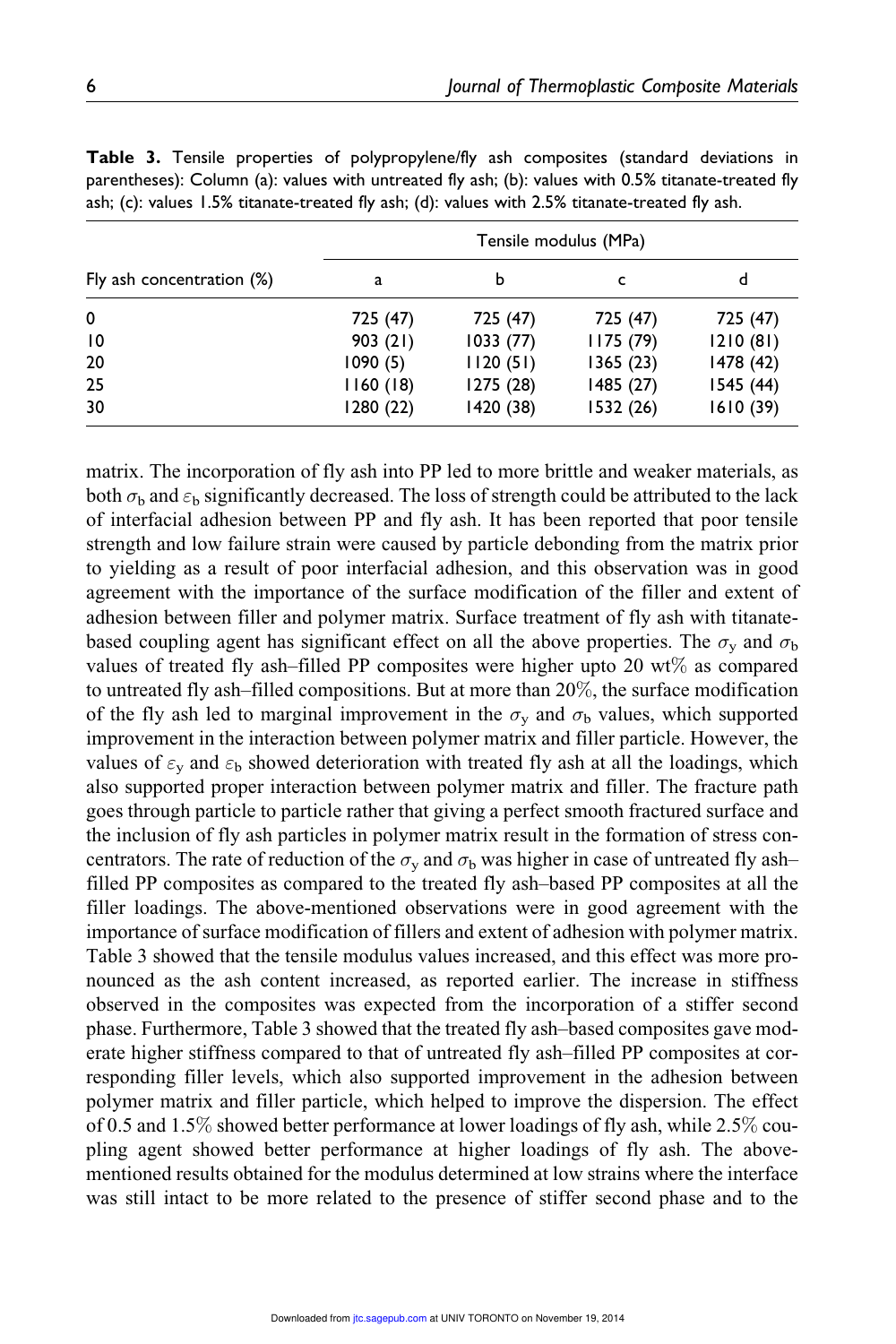

Figure 1. Variation in tensile strength of polypropylene/untreated fly ash (PPUFA300); polypropylene/0.5% titanate-treated fly ash (PPLICA0.5FA300); polypropylene/1.5% titanate-treated fly ash (PPLICA1.5FA300); polypropylene/2.5% titanate-treated fly ash (PPLICA2.5FA300) composites against content of fly ash (wt%).

stiffness of the coupling agents rather than to interfacial adhesion. Figures 1–3 showed the variation in  $\sigma_y$ ,  $\varepsilon_y$  percentage, and tensile modulus of PP filled with untreated and treated fly ash composites as a function of content of fly ash  $(wt\%)$ .

# Calculation of adhesion parameter

Table 4 depicts the variation in relative yield stress (ratio of the yield stress of the composite to the nonfilled polymer,  $\sigma_{\rm c}/\sigma_{\rm p}$ ) of PP filled with untreated and treated fly ash–based PP composites.

The yield stress data are compared using the following equation<sup>16</sup>:

$$
\frac{\sigma_c}{\sigma_p} = \left(1 - K \phi_F^{-\frac{2}{3}}\right) \tag{1}
$$

where the parameter K indicates the extent of adhesion between the filler and the polymer. For spherical-shaped fillers,  $K = 0$  for perfect adhesion and 1.21 for no adhesion.

The dependence of the  $\sigma_c/\sigma_p$  on the volume fraction of Fly ash  $\Phi_F$  is shown in Figure 4. The data for untreated fly ash–filled PP composites lying in between the curves with  $K = 0.6$ –0.95. This has supported the secondary binding forces of –OH groups on the surface of fly ash, which may have a role in the formation of weak interfacial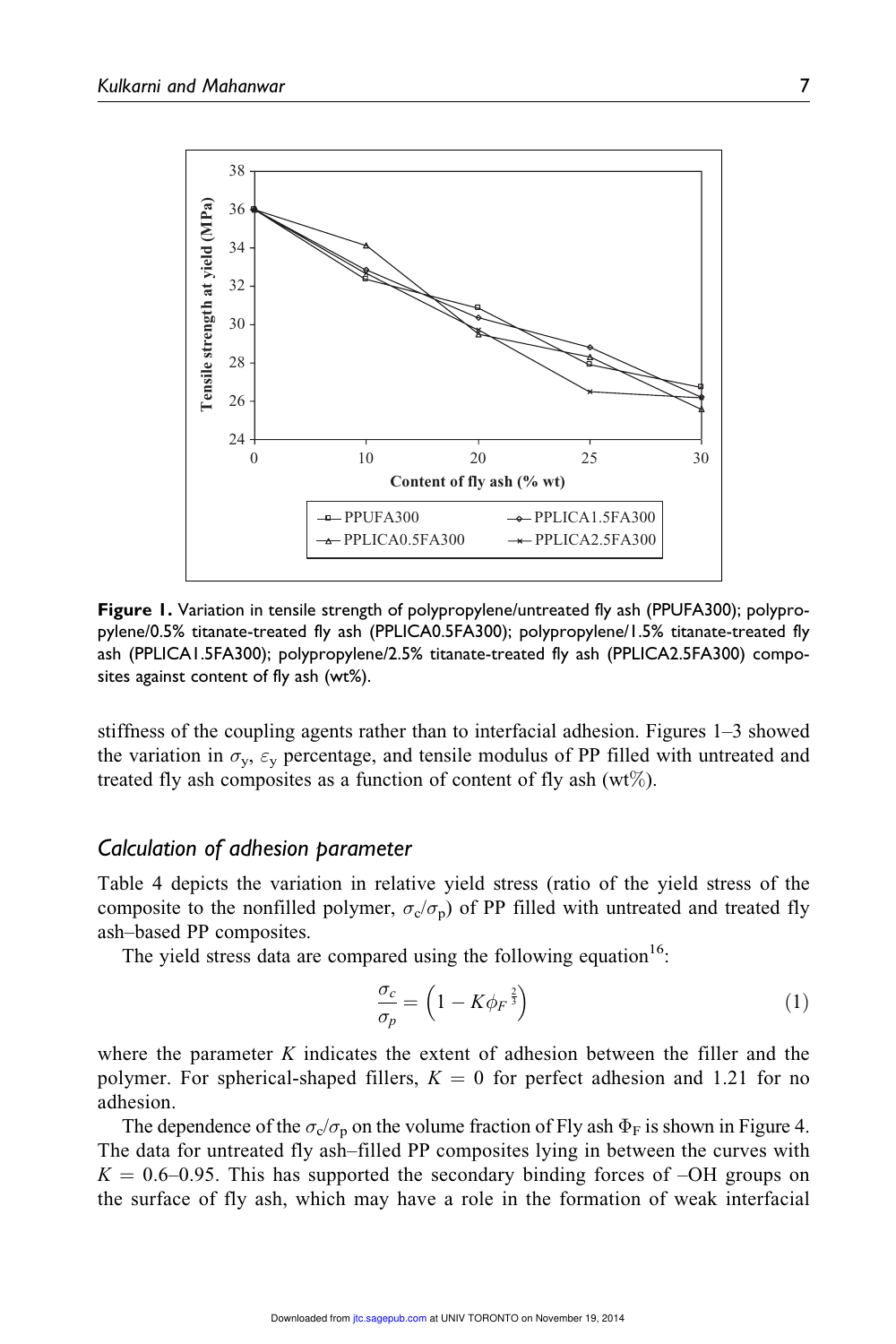

Figure 2. Variation in percentage elongation of polypropylene/untreated fly ash (PPUFA300); polypropylene/0.5 % titanate-treated fly ash (PPLICA0.5FA300); polypropylene/1.5% titanatetreated fly ash (PPLICA1.5FA300); polypropylene/2.5% titanate-treated fly ash (PPLICA2.5FA300) composites against content of fly ash (wt%).



Figure 3. Variation in tensile modulus of polypropylene/untreated fly ash (PPUFA300); polypropylene/0.5% titanate-treated fly ash (PPLICA0.5FA300); polypropylene/1.5% titanate-treated fly ash (PPLICA1.5FA300); polypropylene/2.5% titanate-treated fly ash (PPLICA2.5FA300) composites against content of fly ash (wt%).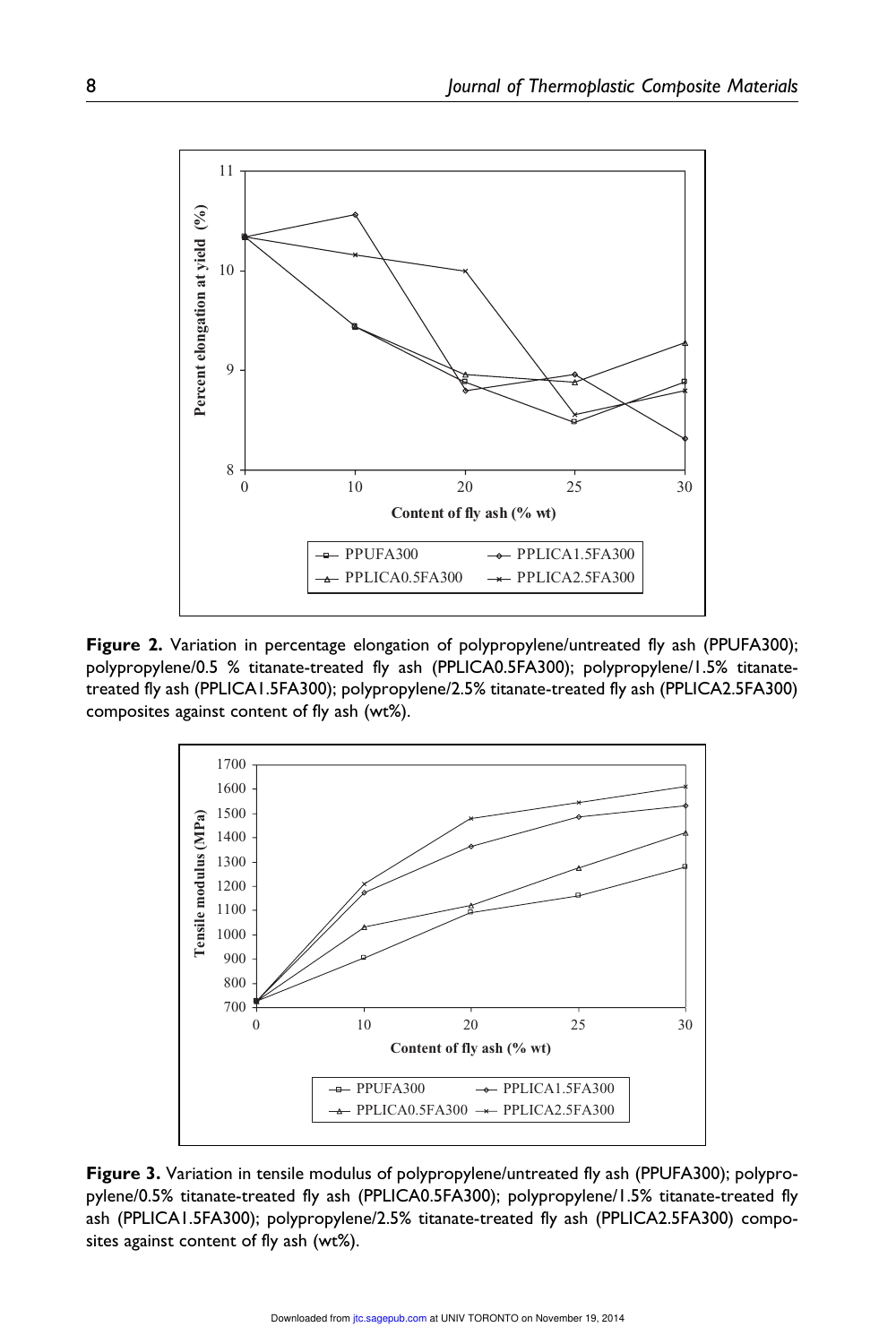|  |  |  |  |                                                                                               | <b>Table 4.</b> Values of relative yield stress and adhesion parameter of polypropylene/fly ash        |  |
|--|--|--|--|-----------------------------------------------------------------------------------------------|--------------------------------------------------------------------------------------------------------|--|
|  |  |  |  |                                                                                               | composites: Column (a): values with untreated fly ash; (b): values with 0.5% titanate-treated fly ash; |  |
|  |  |  |  | (c): values 1.5% titanate-treated fly ash; (d): values with $2.5\%$ titanate-treated fly ash. |                                                                                                        |  |

|                           | Relative yield stress $(\sigma_c/\sigma_p)$ |      |      |      | Adhesion parameter <i>b</i> from<br>Equation (3) |      |      |      |
|---------------------------|---------------------------------------------|------|------|------|--------------------------------------------------|------|------|------|
| Fly ash concentration (%) | a                                           | b    | c    | d    | a                                                | b    | c    | d    |
| 0                         |                                             |      |      |      |                                                  |      |      |      |
| $\overline{10}$           | 0.9                                         | 0.95 | 0.91 | 0.91 | 1.27                                             | 2.36 | I.5  | 1.5  |
| 20                        | 0.86                                        | 0.82 | 0.84 | 0.83 | 1.63                                             | 1.10 | 1.37 | 1.23 |
| 25                        | 0.77                                        | 0.79 | 0.8  | 0.74 | 0.89                                             | 1.13 | 1.24 | 0.53 |
| 30                        | 0.74                                        | 0.71 | 0.73 | 0.73 | 1.07                                             | 0.77 | 0.97 | 0.97 |

 $\sigma_{\mathbf{c}}$ : yield stress of the composite;  $\sigma_{\mathbf{p}}$ : yield stress of the nonfiller polymer.



**Figure 4.** Variation in relative yield stress ( $\sigma_{\rm c}/\sigma_{\rm p}$ ) of polypropylene/untreated fly ash (PPUFA300); polypropylene/0.5% titanate-treated fly ash (PPLICA0.5FA300); polypropylene/1.5% titanatetreated fly ash (PPLICA1.5FA300); polypropylene/2.5% titanate-treated fly ash (PPLICA2.5FA300) composites against  $\varPhi_{\mathsf{F}}.$  Dotted curves represent predicted behavior according to Equation (1).

interactions in PP chain.<sup>33</sup> While the data for treated fly ash with titanate-based coupling agent–filled PP composites lie closer to the curve with  $K = 0.95$ , that is, it has not shown significant changes in adhesion parameter. The effect of 0.5 and 1.5% titanate-based coupling agent showed better performance at lower loadings of fly ash, while 2.5% showed better performance at higher loadings of fly ash.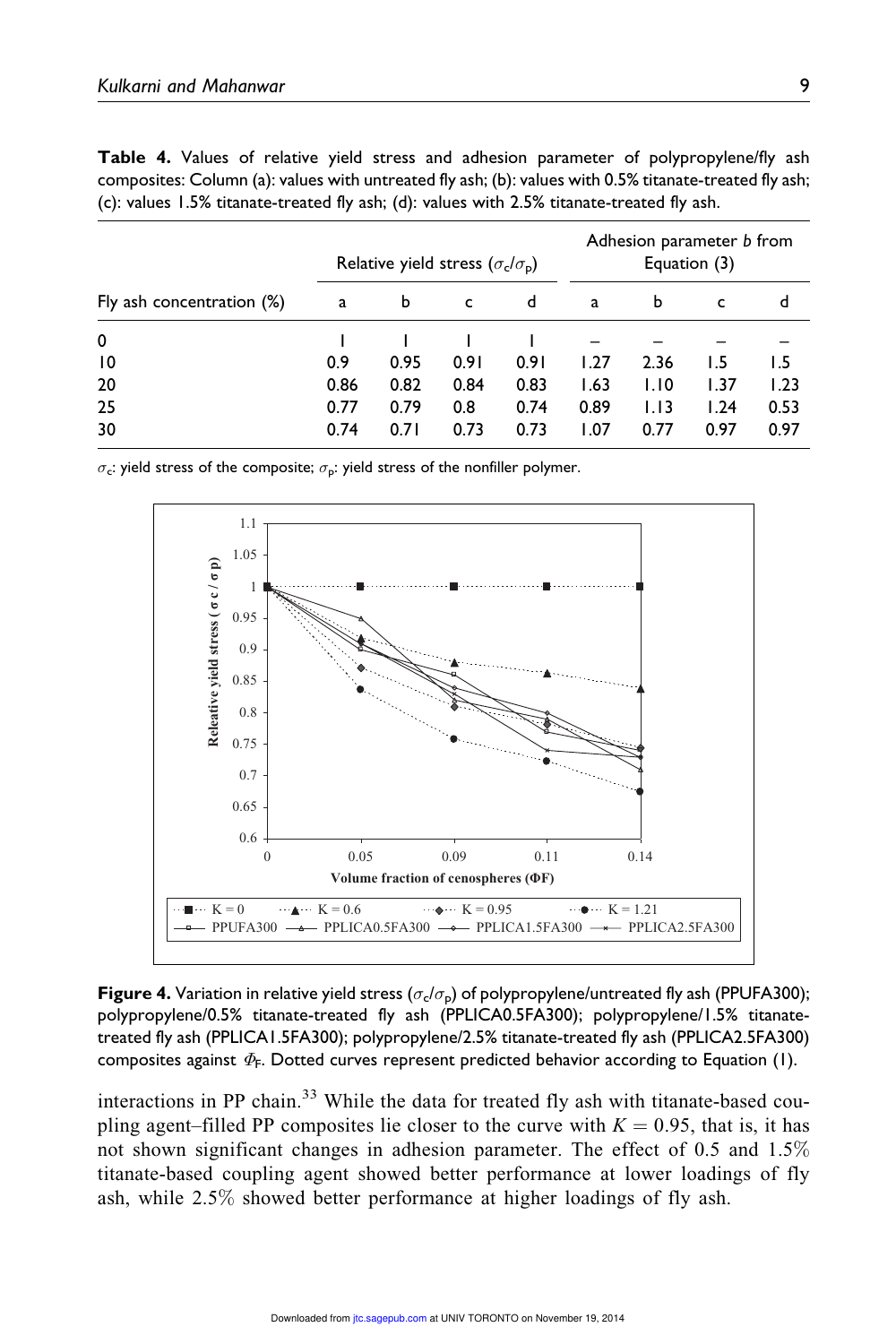

**Figure 5.** Variation in relative yield stress ( $\sigma_{\rm c}/\sigma_{\rm p}$ ) of polypropylene/untreated fly ash (PPUFA300); polypropylene/0.5% titanate-treated fly ash (PPLICA0.5FA300); polypropylene/1.5% titanate-treated fly ash (PPLICA1.5FA300); polypropylene/2.5% titanate-treated fly ash (PPLICA2.5FA300) composites against  $\varPhi_{\mathsf{F}}$ . Dotted curves represent predicted behavior according to Equation (2).

Liang and Yang<sup>34</sup> reported a new conception of the interfacial adhesion angle ( $\theta$ ) and deduced an ameliorative equation for tensile strength:

$$
\sigma_c = \sigma_p \left( 1 - 1.21 \sin^2 \theta \phi_F^{\frac{2}{3}} \right) \tag{2}
$$

The smaller the  $\theta$ , the better is the interfacial adhesion condition. It exhibits good interface adhesion when  $\theta = 0^{\circ}$  and exhibits poor interface when  $\theta = 90^{\circ}$ . To substantiate the effectiveness of interaction between polymer matrix and fly ash, Equation (2) put forth by Liang and Yang<sup>34</sup> was employed in this study.

It can be seen from Figure 5 that the data for untreated and treated fly ash–filled PP composites lie in between the curves with  $\theta = 45{\text -}90^{\circ}$ . The effect of 0.5 and 1.5% showed better performance at lower loadings of fly ash, while 2.5% coupling agent showed better performance at higher loadings of fly ash. Figure 5 depicts the relative yield stress  $(\sigma_c/\sigma_p)$  on the volume fraction of fly ash  $\Phi_F$ .

The interfacial interaction parameter of fly ash and polymer matrix has been calculated using the Pukanszky model equation<sup>6,35</sup>: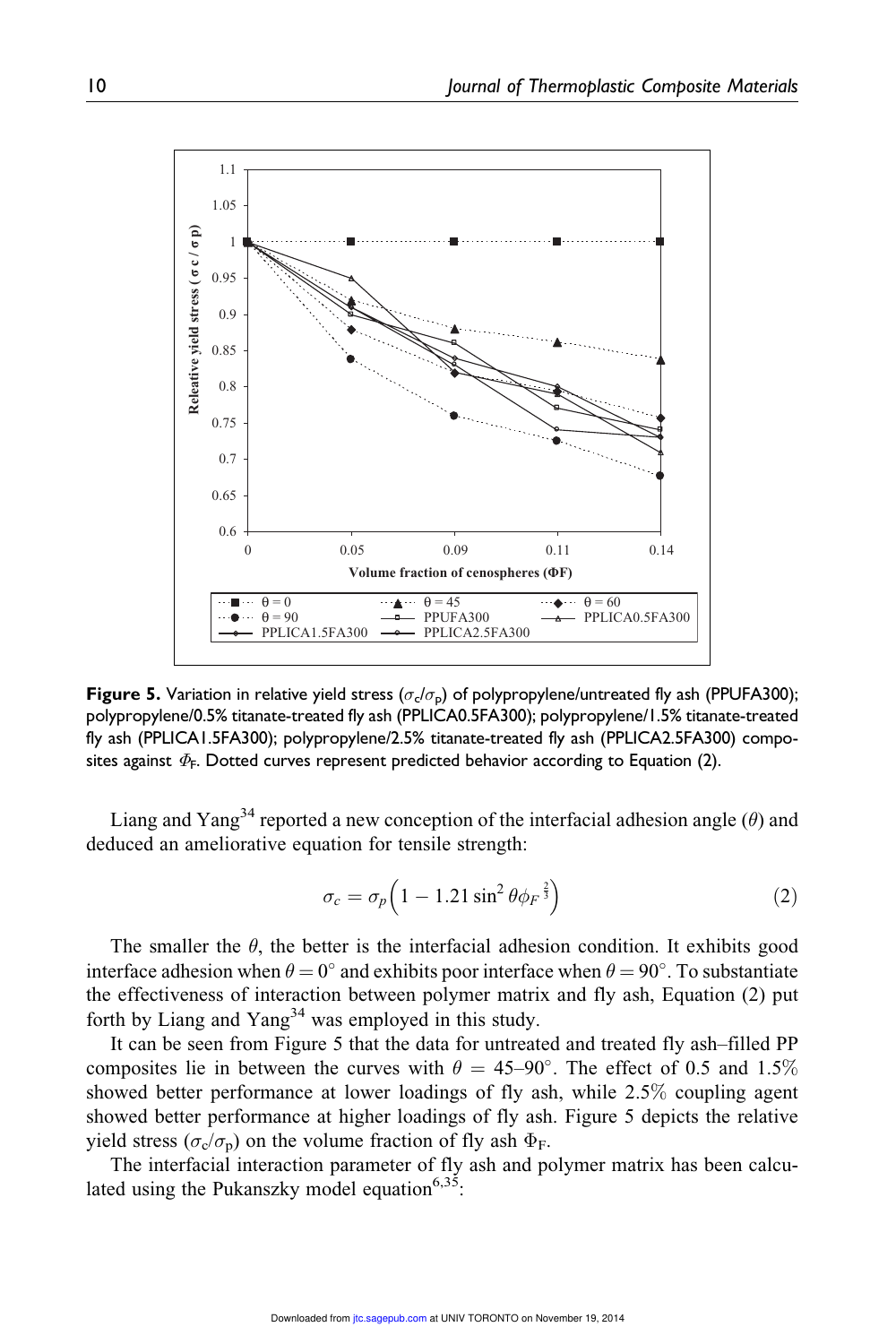|                           | Izod impact strength ( /m) |        |        |        |  |  |  |  |
|---------------------------|----------------------------|--------|--------|--------|--|--|--|--|
| Fly ash concentration (%) | a                          | b      | c      | d      |  |  |  |  |
| 0                         | 27.41                      | 27.41  | 27.41  | 27.41  |  |  |  |  |
|                           | (0.9)                      | (0.9)  | (0.9)  | (0.9)  |  |  |  |  |
| 10                        | 26.45                      | 35.16  | 34.19  | 33.54  |  |  |  |  |
|                           | (1.82)                     | (0.46) | (0.45) | (5.01) |  |  |  |  |
| 20                        | 21.29                      | 27.1   | 26.45  | 33.87  |  |  |  |  |
|                           | (3.6)                      | (3.5)  | (0.02) | (1.36) |  |  |  |  |
| 25                        | 21.61                      | 30.32  | 29.35  | 25.16  |  |  |  |  |
|                           | (4.1)                      | (6.4)  | (3.2)  | (0.46) |  |  |  |  |
| 30                        | 20.64                      | 29.97  | 29.99  | 31.93  |  |  |  |  |
|                           | (0.91)                     | (1.36) | (2.28) | (4.1)  |  |  |  |  |

Table 5. Values of Izod impact strength of polypropylene/fly ash composites (standard deviations in parentheses): Column (a): values with untreated fly ash; (b): values with 0.5% titanate-treated fly ash; (c): values 1.5% titanate-treated fly ash; (d): values with 2.5% titanate-treated fly ash.

$$
\sigma_c = \sigma_p \left( \frac{1 - \phi_F}{1 + 2.5 \phi_F} \right) \exp(B\phi_F) \tag{3}
$$

where  $\sigma_c$  and  $\sigma_p$  are tensile yield strengths of composite and polymer,  $\Phi_F$  is the volume fraction of the fly ash, and  $B$  is Pukanszky universal adhesion parameter for rigid inorganic filler.

The data for untreated fly ash–filled PP composites and the data for treated fly ash– filled PP composites are tabulated in Table 4. It is evident that titanate-based coupling agent–treated fly ash showed marginal improvement in the adhesion parameter than that of the untreated fly ash with PP matrix.

# Impact strength

Table 5 shows the values of Izod Impact Strength of PP filled with untreated and treated fly ash composites. From the Table 5, it is seen that the impact strength of the untreated fly ash–filled PP composites decreased with increased filler content. The decrease in the values of impact strength is moderate up to 10% and rapid at higher loadings, which may be due to spherical rigid nature of the filler. The impact performance of the treated fly ash–filled PP composites showed significant improvement compared to the untreated filled compositions and the PP at all filler concentrations. The effect of 0.5 and  $1.5\%$ showed better performance at lower loadings of fly ash, while 2.5% coupling agent showed better performance at higher loadings of fly ash. The above-mentioned results have also supported the improvement in wetting and dispersion of treated fly ash with PP matrix as compared to untreated fly ash with PP matrix. The trend in variation in Izod impact strength of PP filled with untreated and treated fly ash as a function of content of fy ash  $(wt\%)$  is presented in Figure 6. The above results indicated that all loadings of fly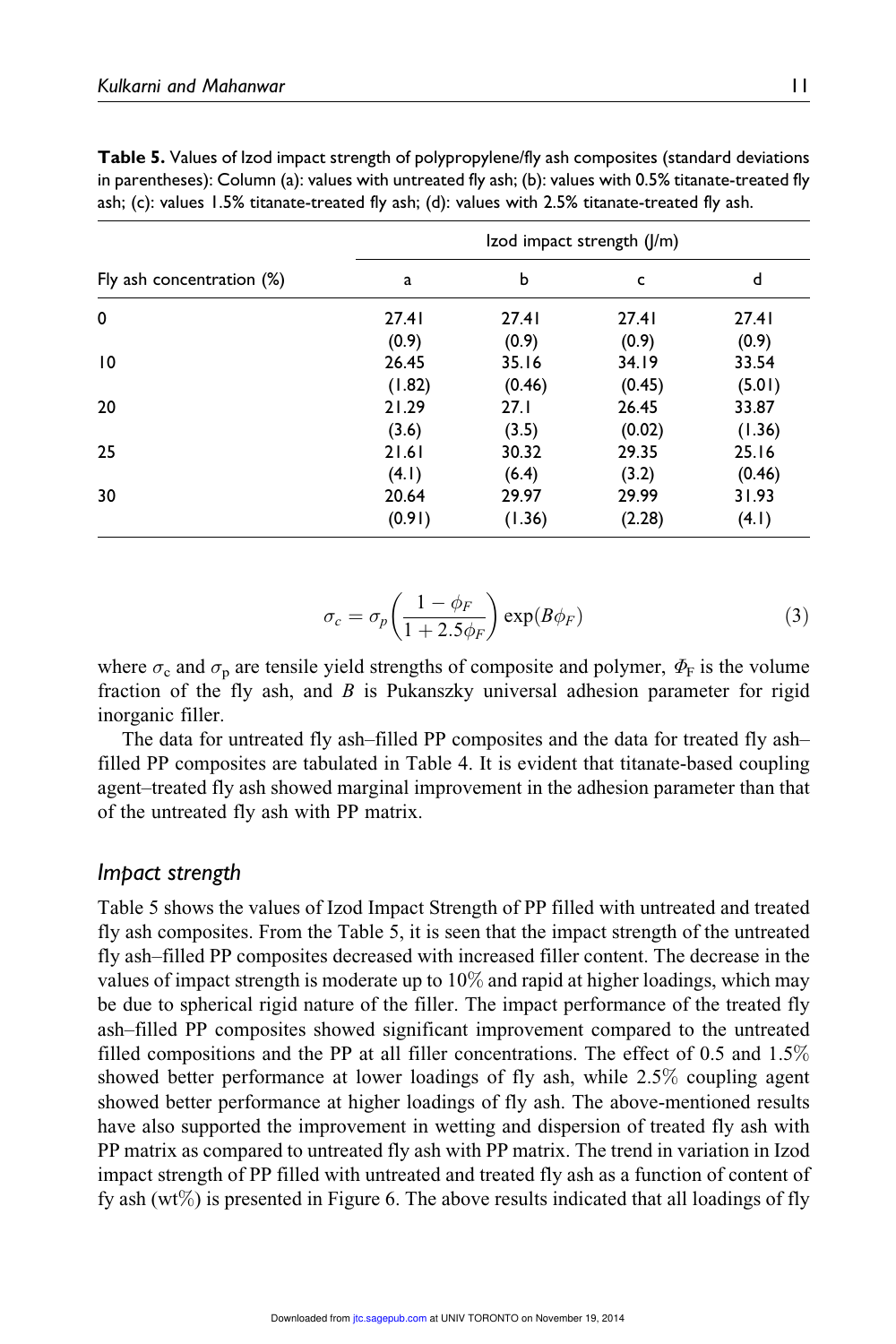

Figure 6. Variation in Izod impact strength of polypropylene/untreated fly ash (PPUFA300); polypropylene/0.5% titanate-treated fly ash (PPLICA0.5FA300); polypropylene/1.5% titanate-treated fly ash (PPLICA1.5FA300); polypropylene/2.5% titanate-treated fly ash (PPLICA2.5FA300) composites against content of fly ash (wt%).

ash modification of the surface properties by the titanate-coupling agent led to effective adhesion between filler and polymer and helped to improve the proper distribution of the fly ash in PP matrix, which was supported by the trend in  $\varepsilon_b$  of the composites.

# Thermal properties

Values of VST for all untreated and treated fly ash–filled PP composites are shown in Table 6. VST may be taken as the material ultimate use temperature for a short period of time. From Table 6, it is observed that the values of VST increased with increase in filler content and the values for titanate-coupling agent–treated fly ash–filled composition showed much better improvement than untreated fly ash–filled PP composition, which showed better adhesion and proper distribution of treated fly ash in PP at higher loading of the fly ash. The trend in VST of all filled compositions also supported the variation in  $\varepsilon_{\rm b}$  values of the untreated and treated fly ash–filled compositions. The effect of 0.5 and 1.5% showed better performance at lower loadings of fly ash, while 2.5% coupling agent showed better performance at higher loadings of fly ash. The value of VST also showed the improvement with increase in the fly ash content. It indicates that fly ash fillers are beneficial to improve the heat resistance of the polymer matrix. The trend in variation in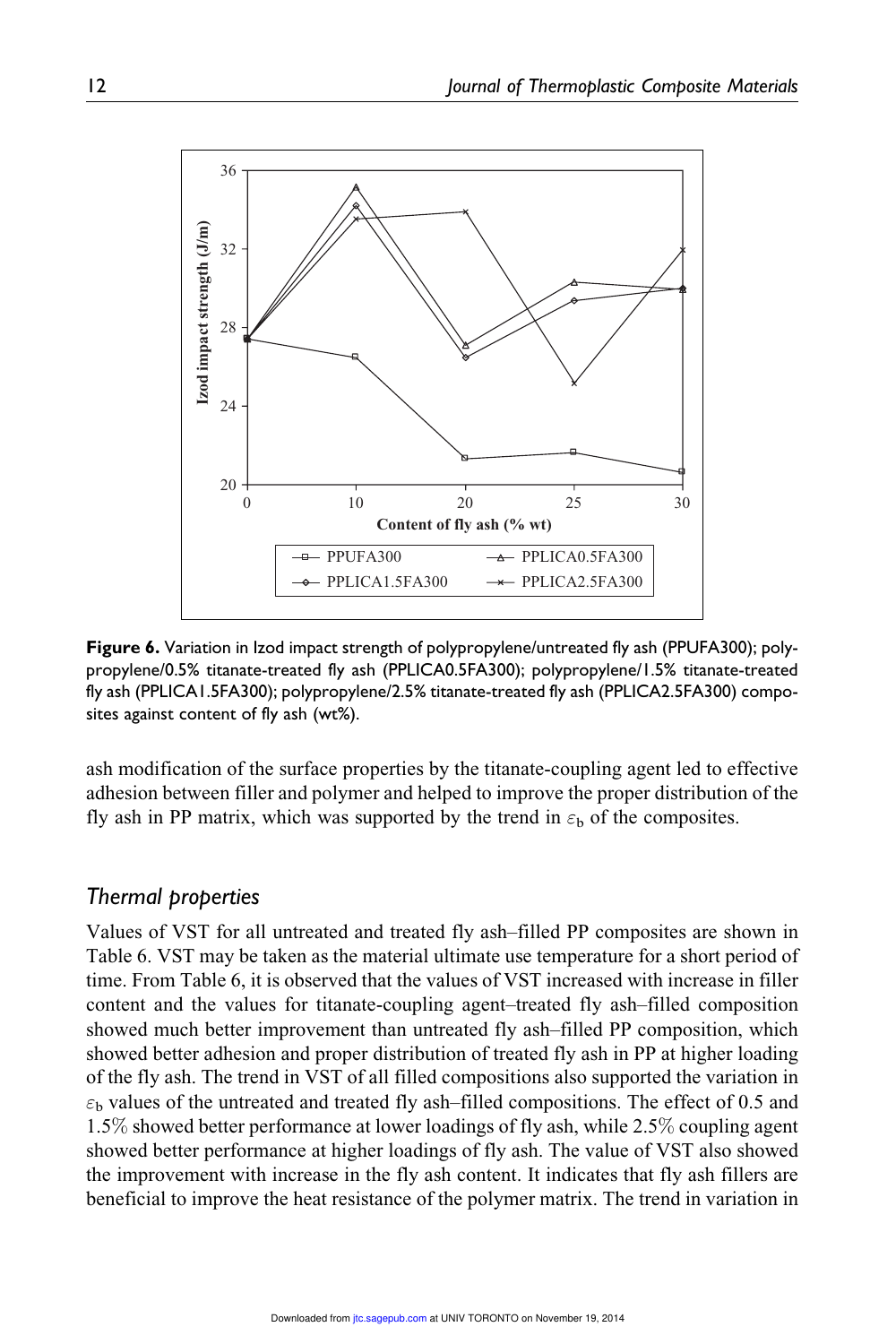|                           | Vicat softening temperature $(^\circ C)$ |     |     |     |  |  |
|---------------------------|------------------------------------------|-----|-----|-----|--|--|
| Fly ash concentration (%) | a                                        | b   | c   | d   |  |  |
| 0                         | 152                                      | 152 | 152 | 152 |  |  |
| $\overline{10}$           | 153                                      | 154 | 153 | 153 |  |  |
| 20                        | 154                                      | 155 | 154 | 155 |  |  |
| 25                        | 156                                      | 157 | 157 | 158 |  |  |
| 30                        | 157                                      | 159 | 158 | 161 |  |  |

Table 6. Values of Vicat softening point or temperature of polypropylene/low-density fly ash composites.<sup>a</sup>

<sup>Y</sup>Column (a): values with untreated fly ash; (b): values with 0.5% titanate-treated fly ash; (c): values 1.5% titanate-treated fly ash; (d): values with 2.5% titanate-treated fly ash.



Figure 7. Variation in Vicat softening point of polypropylene/untreated fly ash (PPUFA300); polypropylene/0.5% titanate-treated fly ash (PPLICA0.5FA300); polypropylene/1.5% titanate-treated fly ash (PPLICA1.5FA300); polypropylene/2.5% titanate-treated fly ash (PPLICA2.5FA300) composites against content of fly ash (wt%).

VST of PP filled with untreated and treated fly ash as a function of content of fly ash  $(wt\%)$  is presented in Figure 7.

Heating and cooling scans of the PP and PP filled with 20 wt% of untreated and titanate-coupling agent–treated fly ash (300 mesh) composites are shown in Figures 8 and 9, respectively. Table 7 reports the enthalpy of melting, melting temperature, enthalpy of crystallization, and crystallization temperature of PP and PP filled with 20 wt% of untreated and titanate-coupling agent–treated fly ash (300 mesh) composites. Enthalpy of heating was found to be least for 20 wt $\%$  of untreated fly ash–filled PP composite and started increasing with treated fly ash–filled PP composites. The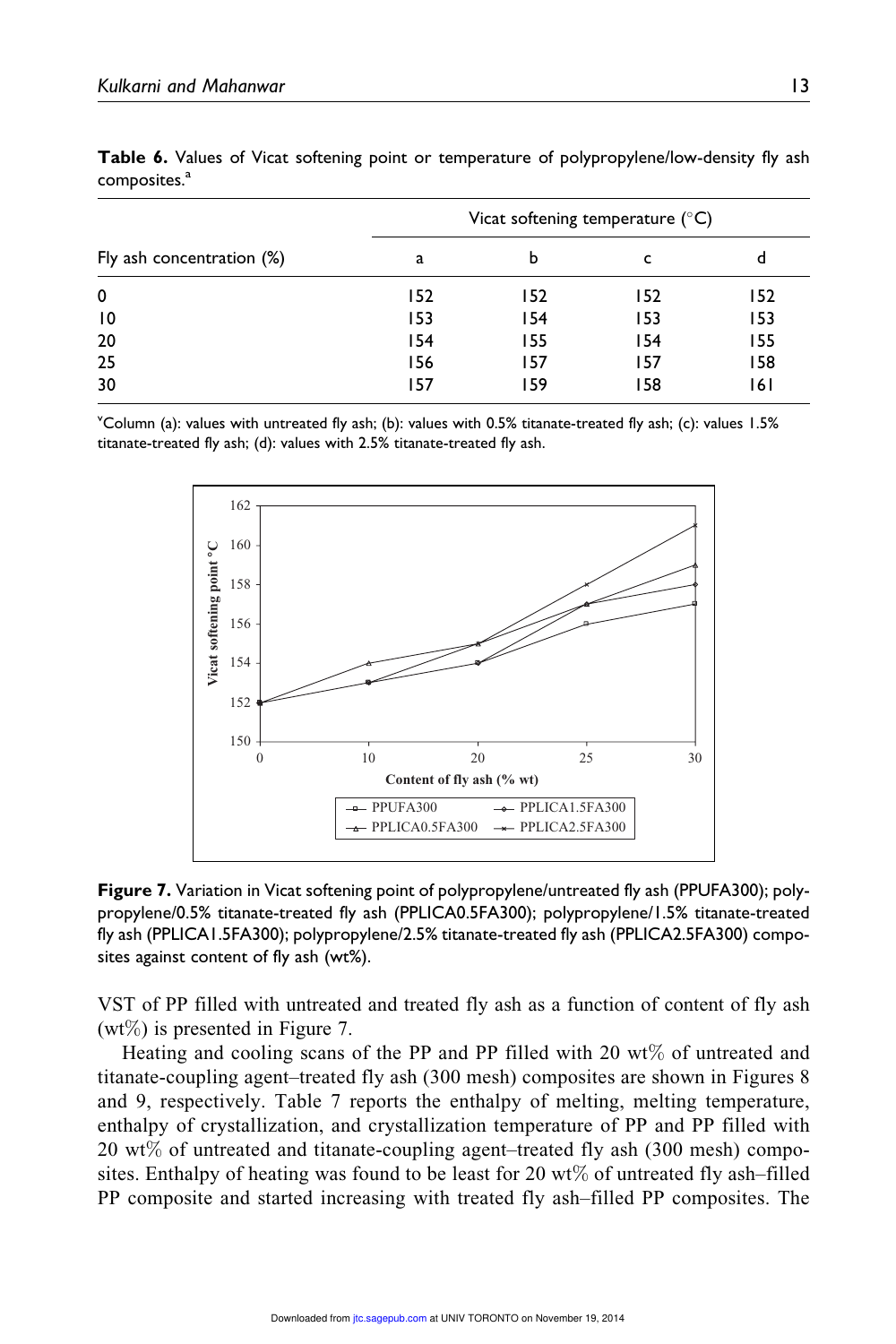

Figure 8. Heating scan of virgin polypropylene and polypropylene filled with 20% untreated and 0.5, 1.5, and 2.5% titanate fly ash (300 mesh) composites.

values of melting temperature and crystallization temperature for titanate-coupling agent–treated fly ash–filled composition showed marginal change compared to untreated fly ash–filled PP composition.

# Morphology of PP/titanate-coupling agent–treated/fly ash composites

The SEM micrographs of fractured surface of PP filled with 20 wt% of untreated and titanate-coupling agent–treated fly ash (300 mesh) compositions obtained at a magnification range of 200, 500, and  $1000 \times$ , which were used to study the dispersion and adhesion between filler and polymer are presented in Figures 10–13, respectively. From the figures, it is seen that surface modification of the fly ash helped to improve the dispersion and interfacial bonding between fly ash and PP. The untreated fly ash–filled composite showed poor dispersion and particle agglomeration within fracture surface. It is observed that the polymer matrix is insufficient to encapsulate the individual fly ash filler particles. It revealed the presence of voids and denuded fly ash particles that resulted in poor adhesion between PP matrix and fly ash particles. It is also observed that the treatment of fly ash resulted in improved adhesion at the fly ash surface and PP matrix and proper encapsulation of the individual fly ash filler particles by the polymer matrix.

# Mechanism of polymer–filler interaction

A mechanism of polymer (PP)–filler (fly ash) interaction due to the incorporation of LICA 38 is shown in two steps as step I—reaction between titanate-coupling agent and fly ash (surface) and step II—reaction between surface-modified fly ash and PP chain. According to Figure 14, a single molecule of LICA 38 can couple with one olefinic unit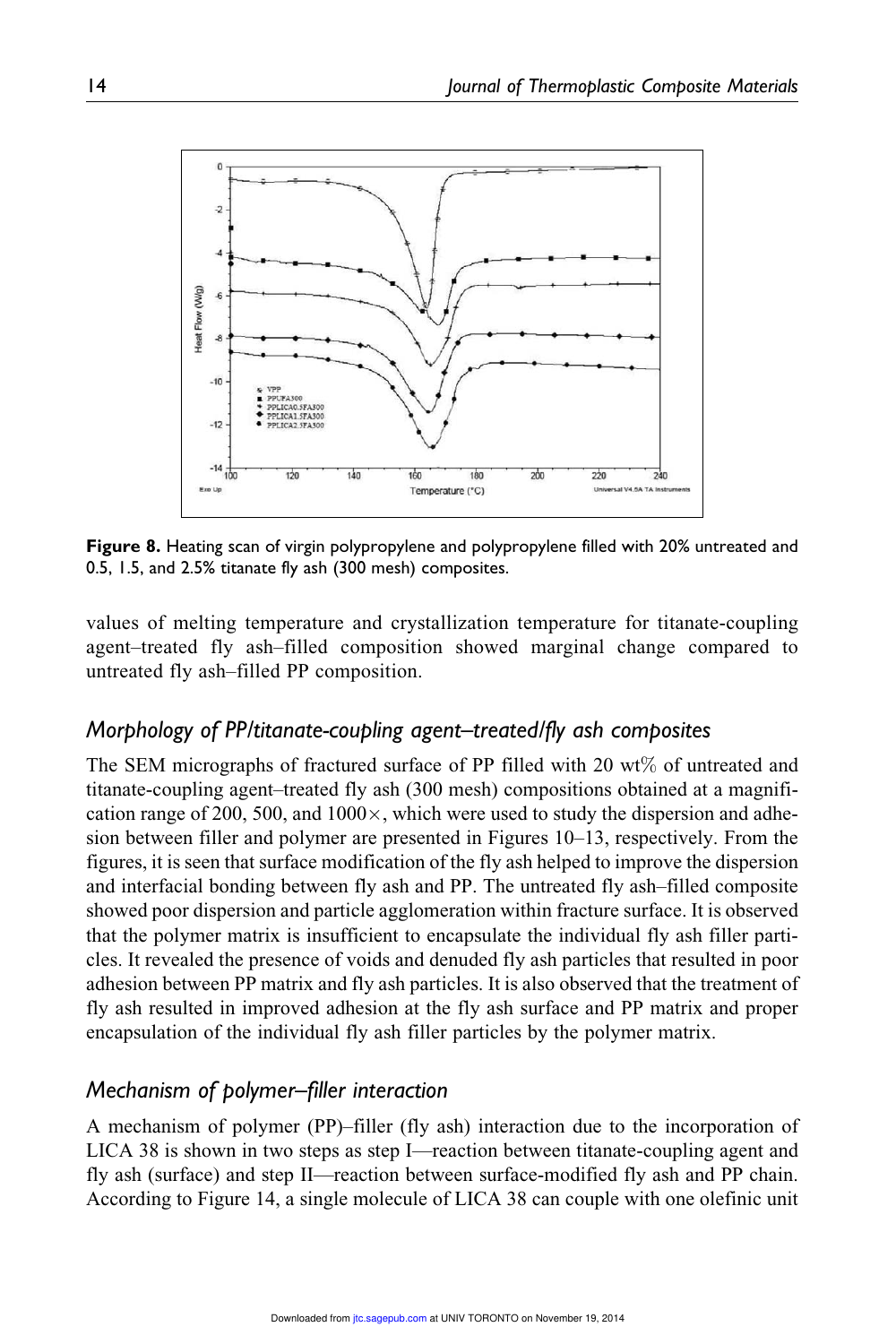

Figure 9. Cooling scan of virgin polypropylene and polypropylene filled with 20% untreated and 0.5, 1.5, and 2.5% titanate fly ash (300 mesh) composites.

| Composition    | Enthalpy of<br>melting $( /g)$ | Melting<br>temperature<br>(°C) | Enthalpy of<br>crystallization $( g )$ | Crystallization<br>temperature $(^{\circ}C)$ |
|----------------|--------------------------------|--------------------------------|----------------------------------------|----------------------------------------------|
| <b>VPP</b>     | 195.I                          | 167.68                         | 282.6                                  | 112.63                                       |
| <b>PPUFA</b>   | 130.6                          | 167.08                         | 202.7                                  | 113.87                                       |
| PPLICA0.5FA300 | 143.2                          | 167.56                         | 157.9                                  | 112.53                                       |
| PPLICA1.5FA300 | 149.36                         | 169.19                         | 162.4                                  | 111.71                                       |
| PPLICA2.5FA300 | 216.1                          | 165.08                         | 239.8                                  | 112.91                                       |

Table 7. Values of thermal properties of polypropylene/20% untreated and treated low-density fly ash composites.

VPP: virgin polypropylene; PPUFA: polypropylene/untreated fly ash; PPLICA0.5FA300: polypropylene/0.5% titanate-treated fly ash; PPLICA1.5FA300: polypropylene/1.5% titanate-treated fly ash; PPLICA2.5FA300: polypropylene/2.5% titanate-treated fly ash.

of polymer and also two –OH groups of fly ash, resulting in an increased polymer–filler interaction.

# **Conclusions**

Based on these experimental results, some conclusions can be drawn as follows. The effect of 0.5 and 1.5% titanate-coupling agent showed better performance at lower loadings of fly ash, while 2.5% titanate-coupling agent showed better performance at higher loadings of fly ash.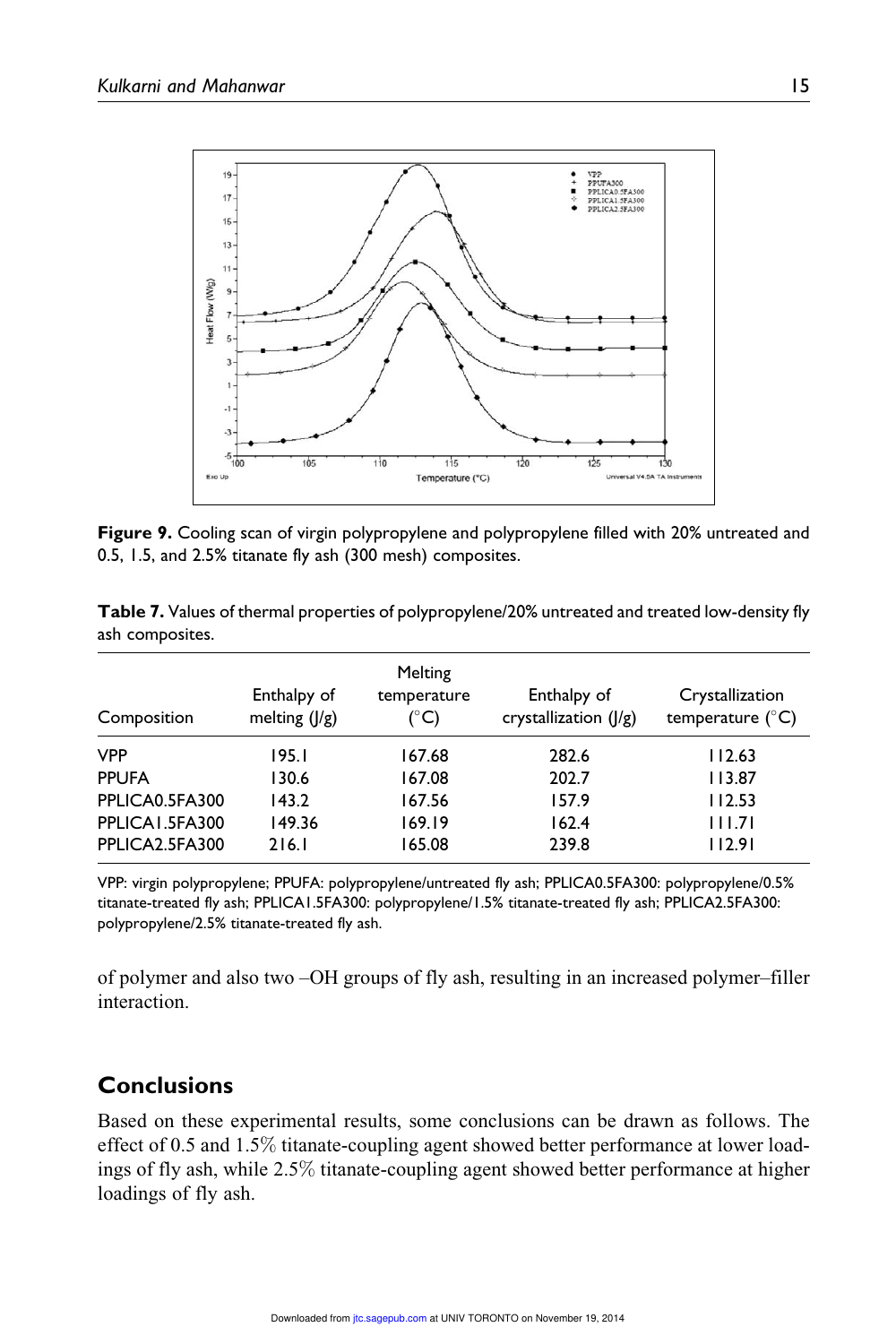

Figure 10. SEM micrograph of fracture surface of polypropylene/untreated Fly ash (300 mesh) (magnification: 200, 500, and  $1000\times$ ) composites. SEM: scanning electron microscopy.

The addition of untreated fly ash in PP led to reduction in  $\sigma_y$ ,  $\sigma_b$ , and percentage elongation values drastically at higher loading, whereas upto 10  $wt\%$  loading gave comparable performance as that of PP matrix. The incorporation of fly ash into PP led to more brittle and weaker materials, as both  $\sigma_{\rm b}$  and  $\epsilon_{\rm b}$  significantly decreased. The  $\sigma_{\rm y}$ and  $\sigma_{\rm b}$  values of treated fly ash-filled PP composites are higher upto 20 wt% as compared to untreated fly ash–filled compositions. But at more than 20%, the surface modification of the fly ash led to marginal improvement in the above values, which supported improvement in the interaction between polymer matrix and filler particle. The rate of reduction of the tensile  $\sigma_{\rm y}$  and  $\sigma_{\rm b}$  is higher in case of untreated fly ash–filled PP composites as compared to treated fly ash–based PP composites at all the filler loadings. The treated fly ash–based composites showed moderate higher stiffness compared to that of untreated fly ash–filled PP composites at corresponding filler levels. The data for untreated fly ash filled–PP composites lies in between the curves with  $K = 0.6{\text -}0.95$ , while the data for treated fly ash with titanate-based coupling agent–filled PP composites lies closer to the curve with  $K = 0.95$ . The data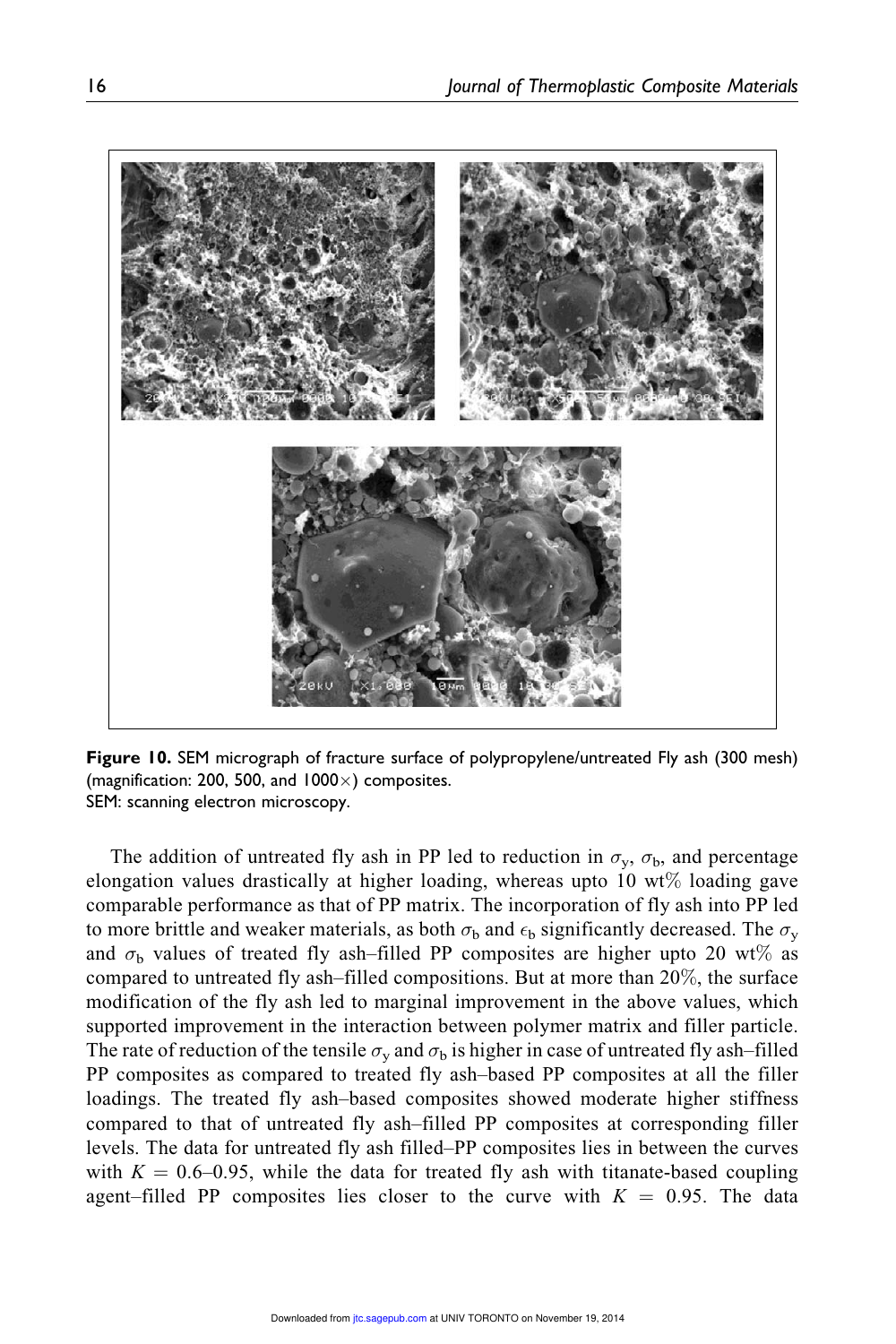

Figure 11. SEM micrograph of fracture surface of polypropylene/0.5% titanate-treated fly ash (300 mesh) (magnification: 200, 500, and  $1000 \times$ ) composites. SEM: scanning electron microscopy.



Figure 12. SEM micrograph of fracture surface of polypropylene/1.5% titanate-treated fly ash (300 mesh) (magnification: 200, 500, and  $1000 \times$ ) composites. SEM: scanning electron microscopy.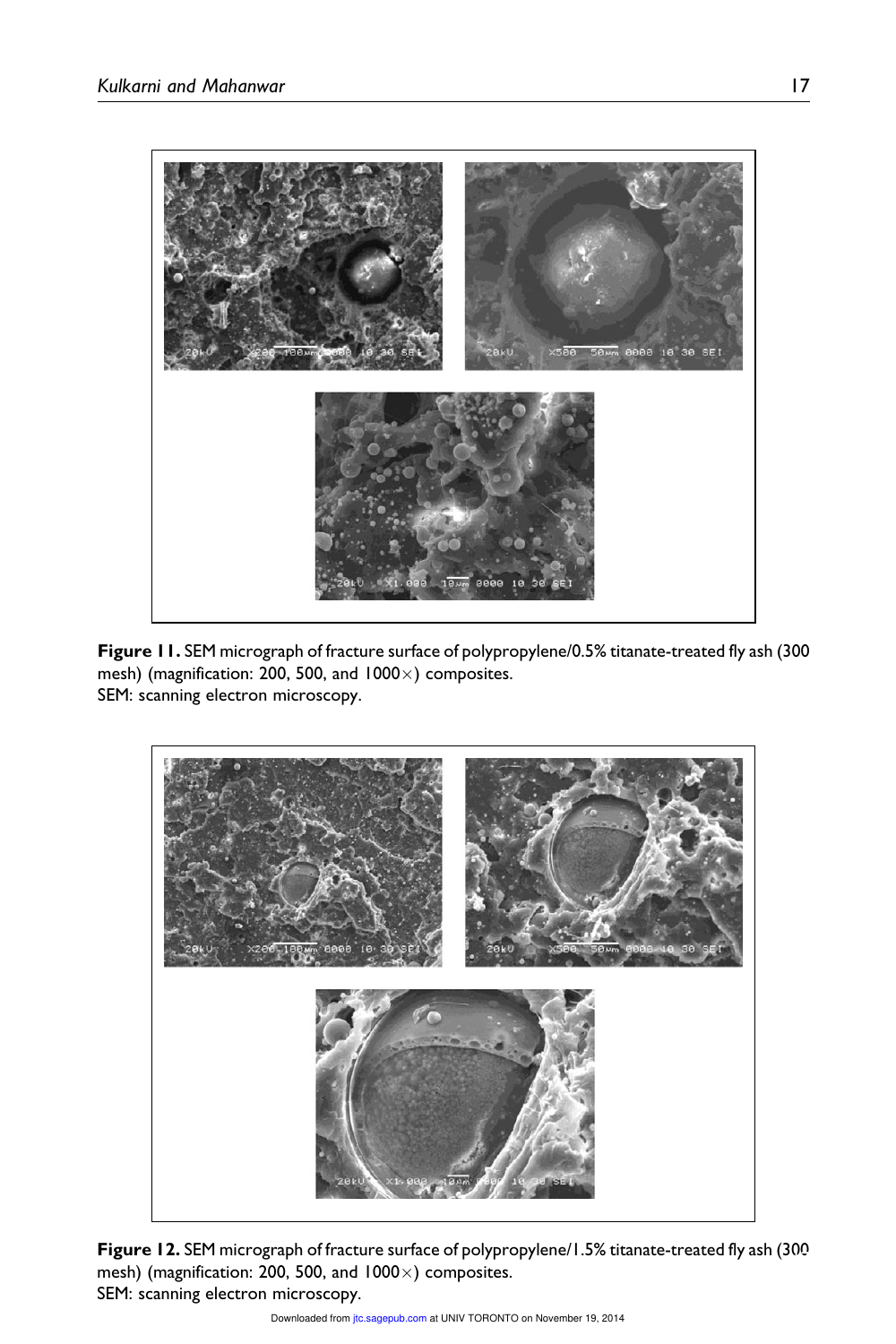

Figure 13. SEM micrograph of fracture surface of polypropylene/2.5% titanate-treated fly ash (300 mesh) (magnification: 200, 500, and  $1000 \times$ ) composites. Step I: reaction between titanate coupling agent and fly ash (surface). Step II: reaction between surface-modified fly ash and polypropylene chain.

SEM: scanning electron microscopy.

for untreated and treated fly ash–filled PP composites lie in between the curves with  $\theta$  $=$  45–90 $^{\circ}$ . It is evident that titanate-based coupling agent–treated fly ash showed marginal improvement in the adhesion parameter than that of the untreated fly ash with PP matrix. The impact performance of the treated fly ash–filled PP composites showed significant improvement as compared to untreated filled compositions and PP at all filler concentration. The value of VST also showed improvement with increase in the fly ash content. It indicates that fly ash fillers are beneficial to improve the heat resistance of the polymer matrix.

The untreated fly ash–filled composite showed poor dispersion and particle agglomeration within fracture surface. It is observed that the polymer matrix is insufficient to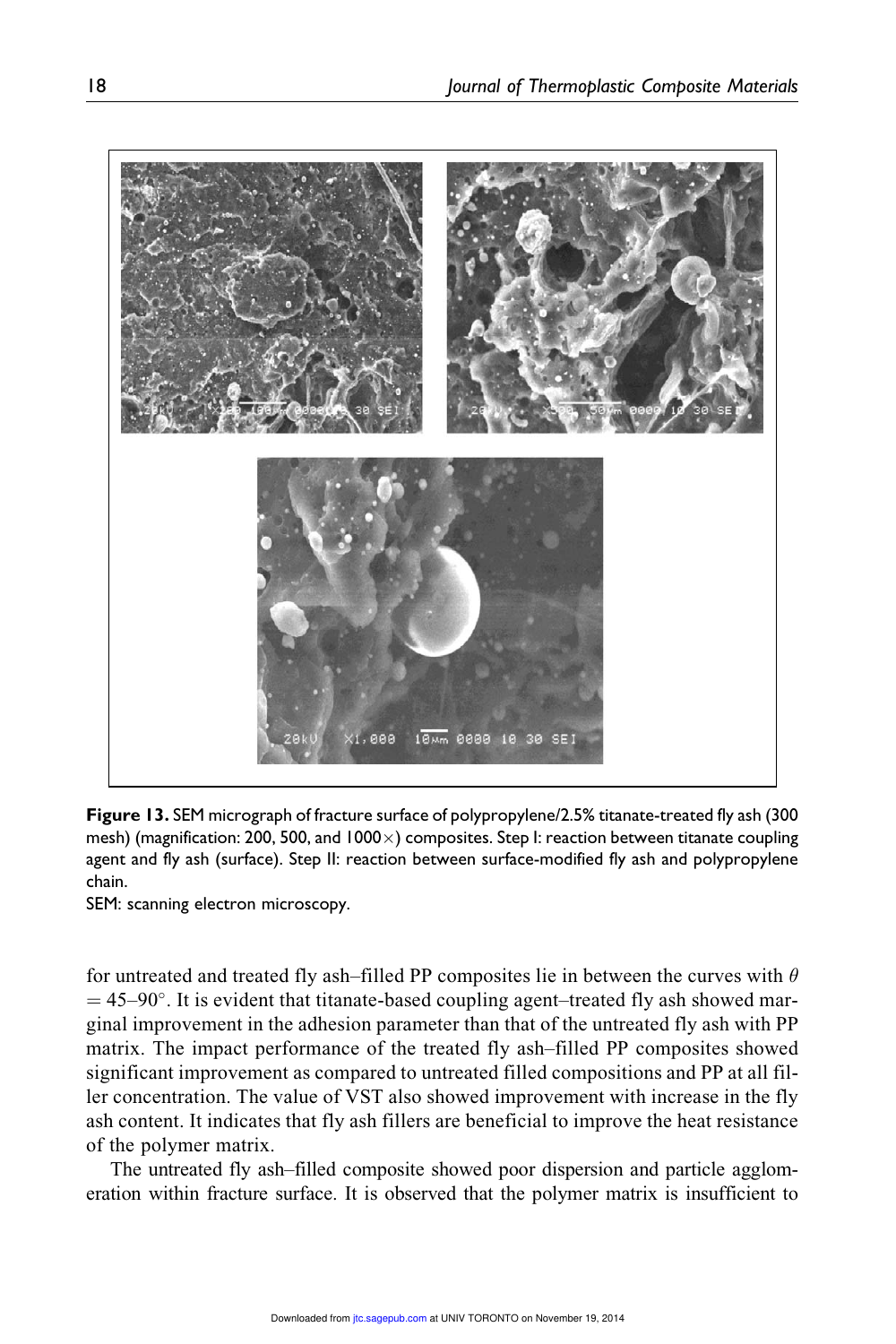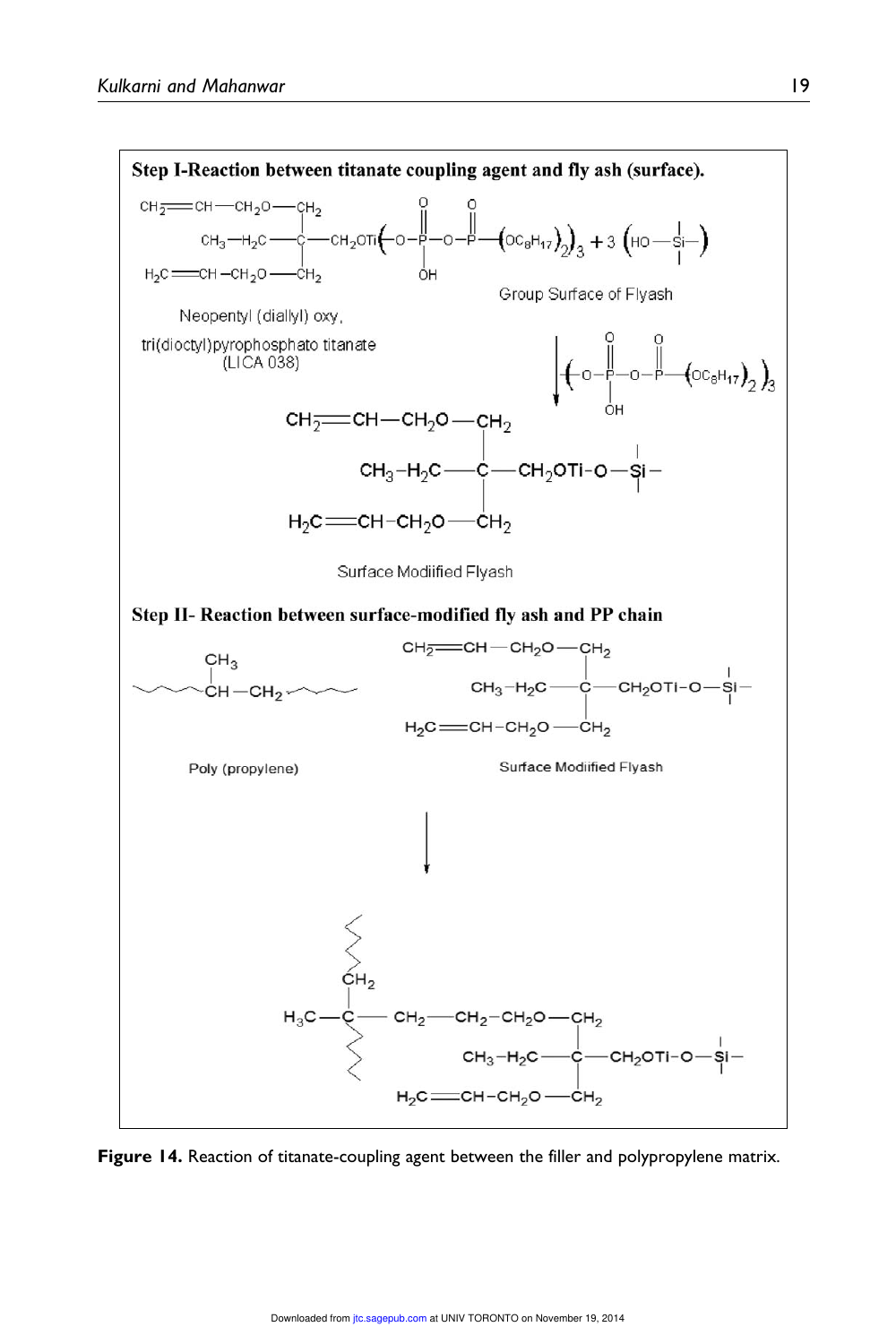encapsulate the individual fly ash–filler particles. It revealed presence of voids and denuded fly ash particles, which resulted in poor adhesion between PP matrix and fly ash particles. It is observed that due to the treatment of fly ash there is improved adhesion at the fly ash surface and PP matrix and proper encapsulation of the individual fly ash filler particles by the polymer matrix.

#### Acknowledgements

Authors sincerely thank to the Honorable Director, Prof. (Dr.) Vishwanath D. Karad, MAEER's, Maharashtra Institute of Technology, Pune for his constant encouragement and support. Prof. (Dr.) L. K. Kshirsagar, Principal, MAEER's, Maharashtra Institute of Technology, Pune; Mr. Ashok M. Bhagat, Proprietor of Praj Laboratory, Kothrud, Pune; Dr. V. A. E. Shaikh, Mitesh Patel, Meenali Parsekar and Nikesh Samarth Maharashtra Institute of Technology, Pune, who in various ways contributed to the completion of this study.

#### Funding

This research received no specific grant from any funding agency in the public, commercial, or not-for-profit sectors.

#### **References**

- 1. Wang Y, Chen FB, Li YC, et al. Melt processing of polypropylene/clay nanocomposites modified with maleated polypropylene compatibilizers. Compos B 2004; 35: 111–124.
- 2. Lopez-Quintanilla ML, Sanchez-Valdes S, Ramos de Valle LF, et al. Preparation and mechanical properties of PP/PP-g-MA/Org-MMT nanocomposites with different MA content. Polym Bull 2006; 57: 385–393.
- 3. Lee J, Kim JK and Son Y. Evaluation of polypropylene grafted with maleic anhydride and styrene as a compatibilizer for polypropylene/clay nanocomposites. Polym Bull 2012; 68: 541–551.
- 4. Kulkarni MB and Mahanwar PA. Effect of methyl methacrylate– acrylonitrile -butadiene– styrene (MABS) on the mechanical and thermal properties of poly (Methyl Methacrylate) (PMMA)-fly ash cenospheres (FAC) filled composites. J Miner Mater Character Eng 2012; 11: 463–481.
- 5. Kulkarni MB, Bambole VA and Mahanwar PA. Effect of particle size of cenospheres on the mechanical and thermal properties of acrylonitrile-butadiene-styrene (ABS) filled composites. J Thermoplast Compos Mater. Epub ahead of print 3 May 2012. DOI:10.1177/ 0892705712443253.
- 6. Bonda S, Mohanty S and Nayak SK. Viscoelastic, mechanical, and thermal characterization of fly ash-filled ABS composites and comparison of fly ash surface treatments. Polym Compos 2012; 33(1): 22–34.
- 7. Bose S and Mahanwar PA. Effect of flyash on the mechanical, thermal, dielectric, rheological and morphological properties of filled nylon 6. J Miner Mater Character Eng 2004; 3: 65–72.
- 8. Deb Nath DC, Bandyopadhyay S, Yu A, et al. High strength bio-composite films of poly (vinyl alcohol) reinforced with chemically modified-fly ash. J Mater Sci 2010; 45: 1354–1360.
- 9. Kishore, Kulkarni SM, Sunil D, et al. Effect of surface treatment on the impact behavior of flyash filled polymer composites. Polym Int 2002; 51: 1378–1384.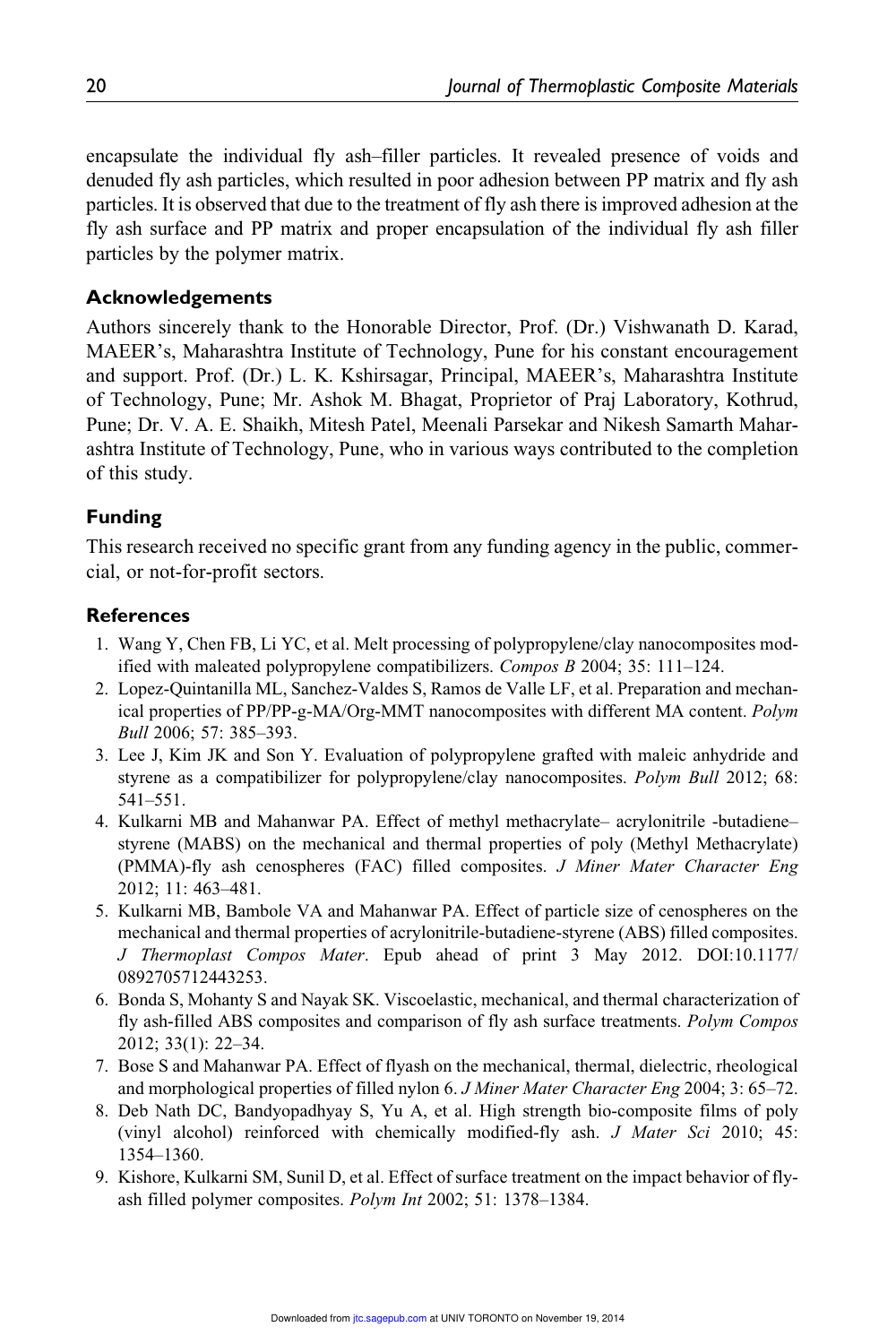- 10. Chand N and Vashishtha SR. Development, structure and strength properties of PP/PMMA/ FA blends. Bull Mater Sci 2000; 23: 103–107.
- 11. Bose S and Mahanwar PA. Effect of particle size of filler on properties of nylon-6. J Miner Mater Character Eng 2004; 3: 23–31.
- 12. Bose S, Pandey R, Kulkarni MB, et al. Effect of talc and synthetic sodium aluminium silicate (SSAS) on the properties of poly (Methyl Methacrylate). J Thermoplast Compos Mater 2005; 18: 393–405.
- 13. Tang CY, Chang LC, Liang JZ, et al. Mechanical and thermal properties of ABS-CaCO<sub>3</sub> composites. J Reinforc Plast Compos 2002; 21: 1337–1345.
- 14. Liang JZ. Mechanical properties of hollow glass bead-filled ABS composites. *J Thermoplast* Compos Mater 2005; 18: 407–416.
- 15. Pardo SG, Bernal C, Ares A, et al. Rheological, thermal, and mechanical characterization of fly ash-thermoplastic composites with different coupling agents. Polym Compos 2010; 31: 1722–1730.
- 16. Maiti SN and Jeyakumar R. Mechanical and melt rheological properties of  $CaCO<sub>3</sub>$ -filled polyethylene. J Polym Mater 1990; 7: 29–34.
- 17. Ares A, Pardo SG, Abad MJ, et al. Effect of aminomethoxy silane and olefin block copolymer on rheomechanical and morphological behavior of fly ash-filled polypropylene composites. Rheol Acta 2010; 49: 607–618.
- 18. Ismail H and Kheong OW. The effect of bis-(3-Triethoxysilylpropyl)–tetrasulfide, Si69 on properties of recycled poly (Vinyl chloride)/acrylonitrile–butadiene rubber/fly ash (PVCr/ NBR/FA) composites. J Reinforc Plast Compos 2008; 27: 1649–1661.
- 19. Alkadasi NAN, Hundiwale DG and Kapadi UR. Effect of titanate coupling agent on the mechanical properties of fly ash-filled chloroprene rubber. Polym Plast Technol Eng 2006; 45: 415–420.
- 20. Sharma AK and Mahanwar PA. Effect of particle size of fly ash on recycled poly (ethylene terephthalate) / fly ash composites. Int J Plast Technol 2010; 14: 53-64.
- 21. Paul TK, Satpathy SK, Manna I, et al. Preparation and characterization of nano structured materials from fly ash: a waste from thermal power stations, by high energy ball milling. Nanoscale Res Lett 2007; 2: 397–404.
- 22. Rohatgi PK, Matsunaga T and Gupta N. Compressive and ultrasonic properties of polyester/ fly ash composites. J Mater Sci 2009; 44: 1485–1493.
- 23. Raghavendra SC, Khasim S, Revanasiddappa M, et al. Synthesis, characterization and low frequency a.c. conduction of polyaniline/fly ash composites. Bull Mater Sci 2003; 26: 733–739.
- 24. Mcbride SP, Shukla A and Bose A. Processing and characterization of lightweight concrete using cenospheres. J Mater Sci 2002; 37: 4217–4225.
- 25. Satapathy BK, Das A and Patnaik A. Ductile-to-brittle transition in cenosphere-filled polypropylene composites. J Mater Sci 2011; 46: 1963–1974.
- 26. Setsuda R, Fukumoto I and Kanda Y. Effects of fly ash in composites fabricated by injection molding. Polym Compos 2012; 33: 1351–1359.
- 27. Bandyopadhyay S, Zaeni A, Nath D, et al. Advanced utilization of as received and near whitened fly ash in polypropylene polymer to improve mechanical, notched impact and whiteness colour properties. Int J Plast Technol 2010; 14: S51–S56.
- 28. Chand N. SEM observation of fractured fly ash-polyester composites. *J Mater Sci Lett* 1988; 7: 36–38.
- 29. Srivastava VK and Shembekar PS. Tensile and fracture properties of epoxy resin filled with fly ash particles. J Mater Sci 1990; 25: 3513–3516.